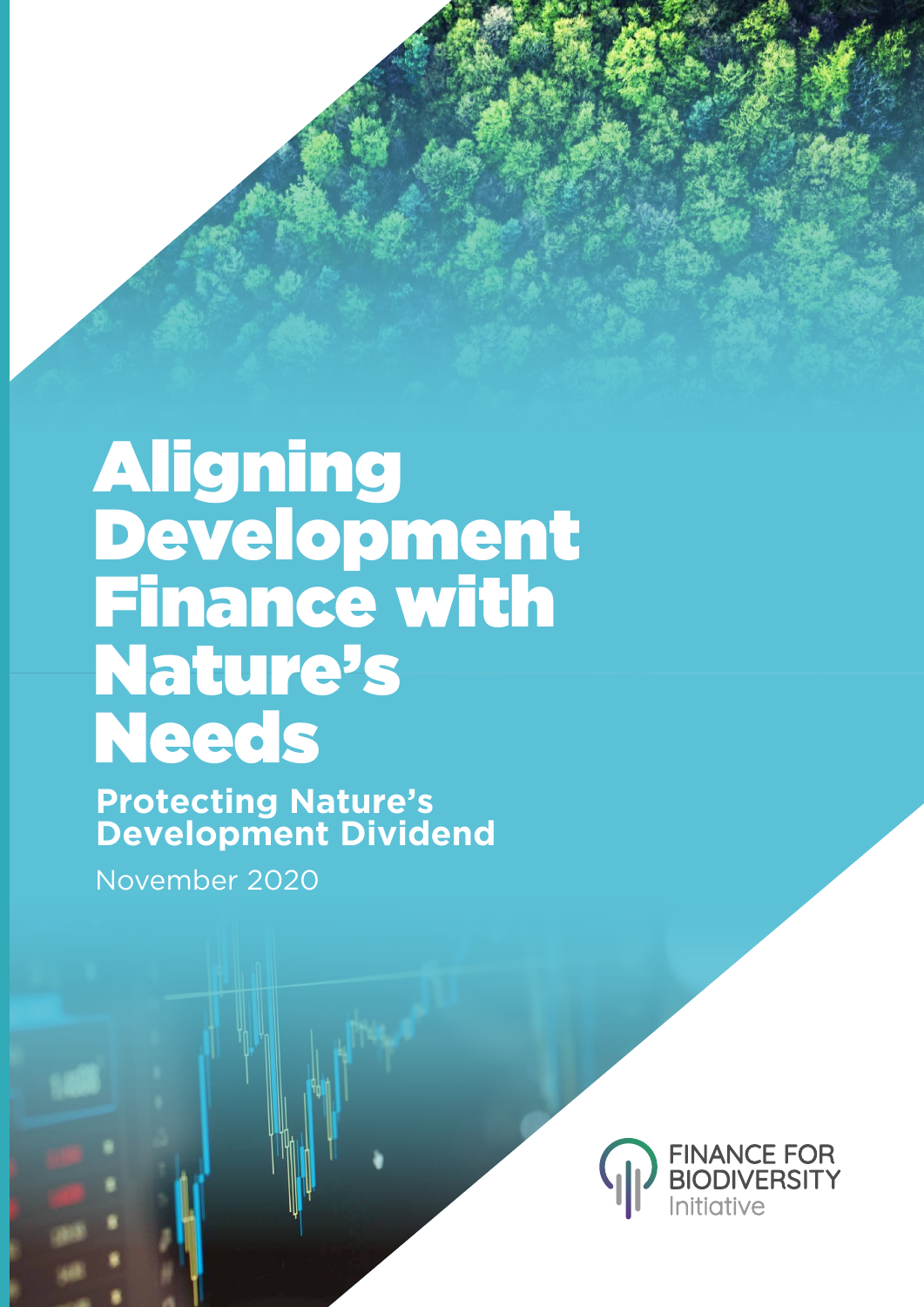## Aligning Development Finance with Nature's **Needs**

Protecting Nature's Development Dividend

## About this report

**"Aligning Development Finance with Nature's Needs: Protecting Nature's Development Dividend"** uses readily available data to estimate the dependency of development finance institutions' (DFIs') collective balance sheet on vulnerable nature ("dependency risk"), alongside the potential damage to nature from their lending activities ("nature at risk"). We estimate aggregate balance sheet risk of over 450 DFIs by taking a representative sample of five multilateral development banks (MDBs). For these five MDBs, we estimate "dependency risk" and "nature at risk" using publicly available information on their lending activities. The results are then scaled upwards to reach the total value of assets held by DFIs globally. It shows that any financial institution can and should make a credible, first-pass, biodiversity-related stress-test of their balance sheet.

**Comments are welcomed. Please direct these to:** Charlie Dixon - charlie.dixon@vivideconomics.com

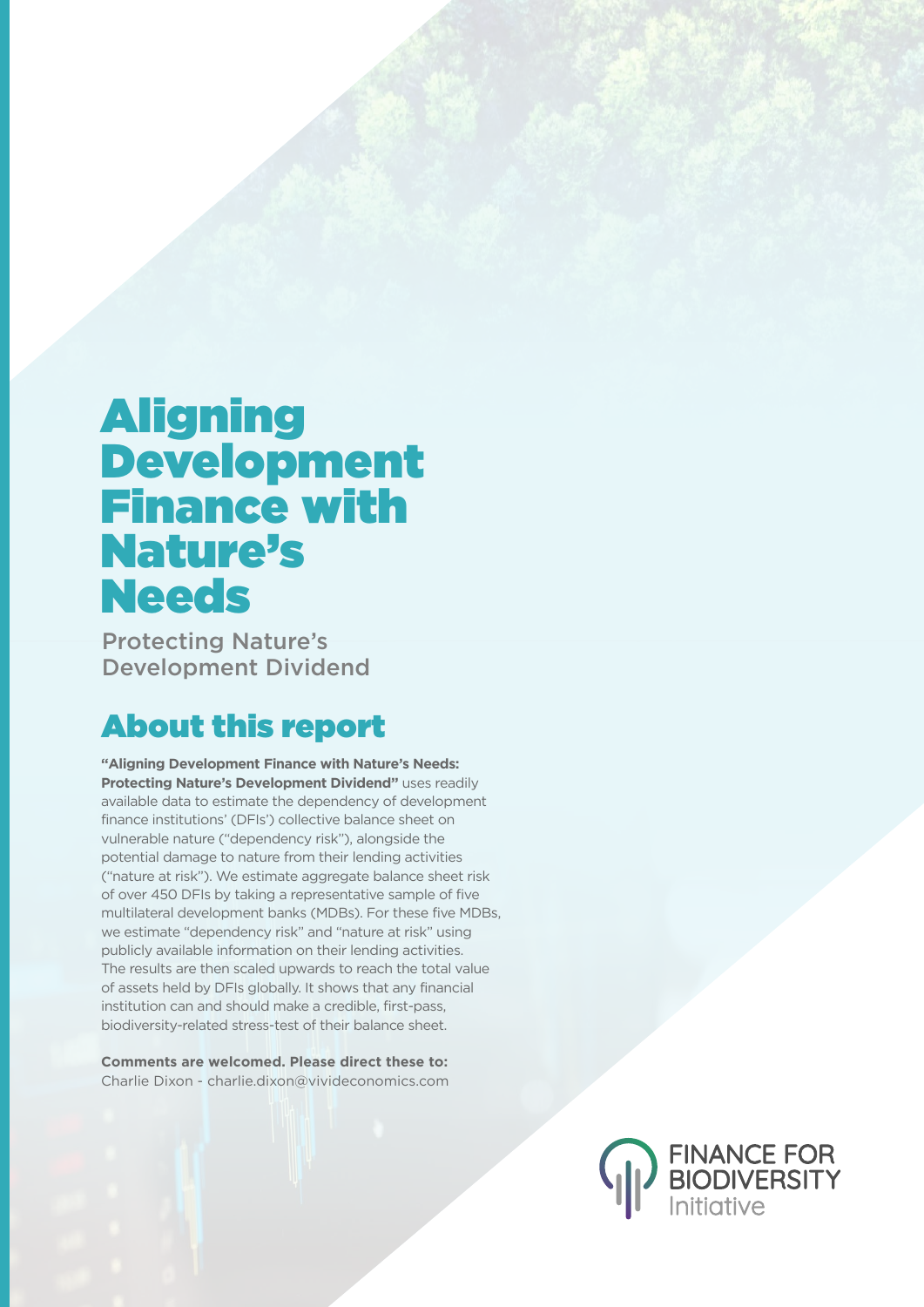

**Finance for Biodiversity (F4B)** aims to increase the materiality of biodiversity in financial decisionmaking, and so better align global finance with nature conservation and restoration. F4B is advancing five workstreams that create and amplify the feedback signals that increase the value of biodiversity in private and public financing decisions:

**Market efficiency and innovation**

**Biodiversity -related liability**

**Bridging biodiversity policy and financial rules and behaviour**

**Citizen engagement and public campaigns**

**Responses to the COVID crisis**

## **For more information, visit www.f4b-initiative.net**

F4B is funded by the MAVA Foundation, which has a mission to conserve biodiversity for the benefit of people and nature.



## Acknowledgements

This report has been written as part of the Finance for Biodiversity initiative (F4B) and has been prepared by Arindam Basu (Basic Roots), Charlie Dixon (Vivid Economics) and Sonal Biyani (Basic Roots). F4B would also like to acknowledge and thank the valuable comments and feedback provided by Gerard Wynn, Robin Smale, Simon Zadek, Jason Eis, Rupesh Madlani, Jeremy Eppel in the preparation of this report.

**With thanks to our partners on this report:** 



MAKING BUSINESSES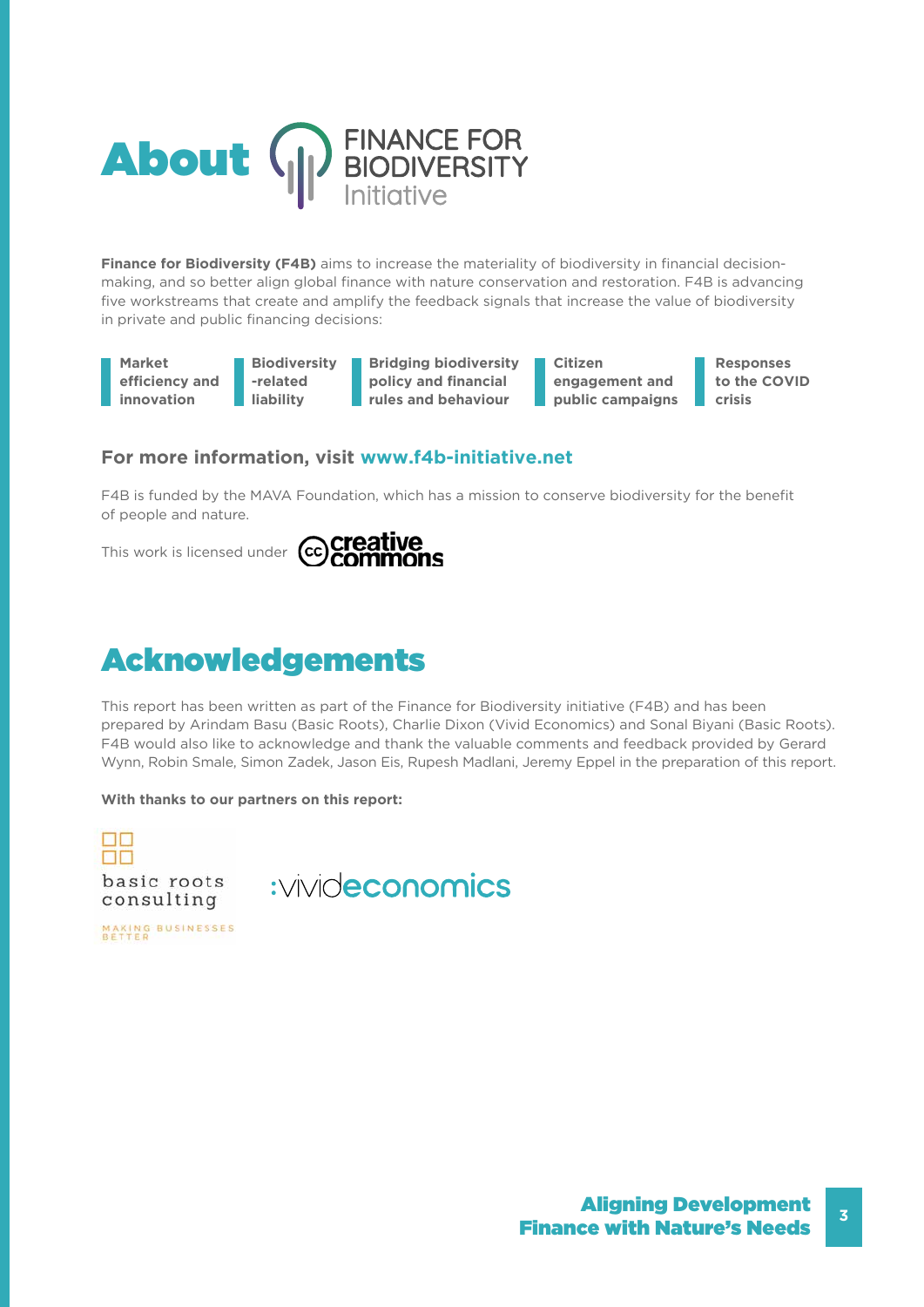# **Executive** summary

**The purpose of development finance institutions (DFIs) is to facilitate sustainable development.**  Globally, there are more than 450 DFIs, which collectively invest about US\$ 2 trillion annually, and have an aggregate balance sheet of US\$ 11.2 trillion. Almost all are accountable to one or several governments, and ultimately their citizens. Given their substantial financial firepower and influence, DFIs have a responsibility to progress towards sustainable development goals through their own lending, and through leading by example, to achieve wider financial system change.

**Nature has intrinsic value, and also provides vital benefits for people, including sustaining the quality of our air, the quantity and quality of our fresh water and soils, regulating the climate, providing pollination and pest control, and reducing the impact of natural hazards.** These ecosystem services are the foundation for human life and are deteriorating rapidly. DFIs need to protect nature in order to fulfil their core purpose of sustainable development.

**DFIs that finance activities that depend on nature, or that damage nature, are not fulfilling their purpose and are exposing themselves to nature-related risks.** Where DFI activities depend on nature which is already vulnerable, they are exposed to "dependency risk". Where DFIs endanger nature, they create a cost to society by placing "nature at risk", and make themselves vulnerable to new environmental rules as well as to litigation and reputation harm.

**Finance for Biodiversity (F4B) estimates the "dependency risk" of all DFIs worldwide today at US\$3.1 trillion (28% of their balance sheet), see Figure 1 below.** 

## **We estimate the "nature at risk" due to DFI lending activities at US\$1.1 trillion annually**

**These very high biodiversity-related risk estimates are important leading indicators of financial risk.** Our findings partly reflect how DFI lending is disproportionately high in resource-intensive countries with high levels of biodiversity and relatively weak regulation, where negative impacts are most likely, and nature is most vulnerable. We expect significant, unmanaged, associated material risk to DFI balance sheets. In parallel, unintended risks posed to vulnerable nature could undermine development.

**The magnitude of our estimates shows that they warrant close consideration by DFIs.** Within these aggregated results, some DFIs will have greater impact and exposure, and some less. DFIs today at best require only certain environmental safeguards – a checklist of harms that they should avoid. DFIs must urgently reduce their dependence on, and mitigate any risks to, vulnerable nature, and increase their investments in nature-based solutions. DFIs must first understand these key risks, impacts and opportunities, and therefore we urge them to measure and report these systematically.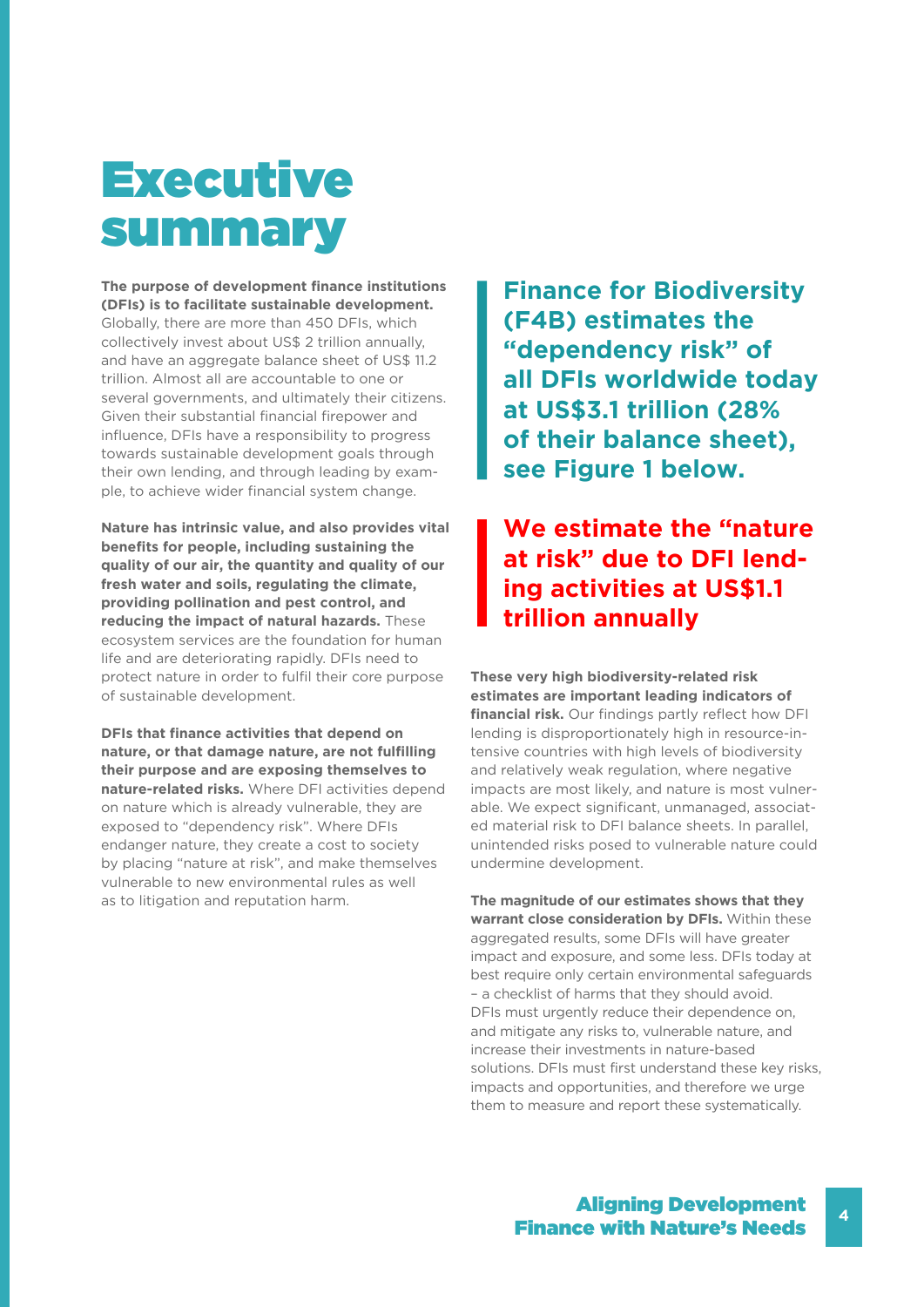

### **Source: Basic Roots, Vivid Economics**

**Note:** Dependency risk is defined as the aggregate value of assets that are held in sectors considered highly dependent on nature and in countries considered highly vulnerable to the deterioration of nature. Nature at risk is defined as the expected value of the damage to nature from lending activities without effective measures to mitigate harm to nature.

**Impact and risk governance, including public reporting, is one of several core pillars of change needed to transform the financial sector's relationship with nature.** In F4B's recent publication, "Aligning Global Finance with Nature's Needs: A Framework for Systemic Change", we identify six key areas for change, each underpinned by ambitious and actionable recommendations. DFIs now need to play a vital part in this. When the financial sector systematically reports nature-related impacts and risks, it will, once stakeholders become accustomed to the idea, receive support from owners, investors and investees to behave sustainably. DFIs could lead in this area, showing private financial institutions that existing data and methods already allow such reporting.

### **We urge every DFI to, within the next year, publish a whole balance sheet stress test of nature-related financial risks and impacts.**

F4B is advancing the methodology and data to do this, in part through supporting the emerging Taskforce for Nature-related Financial Disclosures. F4B is ready to engage with and support DFIs. Now is the time for DFIs to step up and take a leading, progressive role.

**5**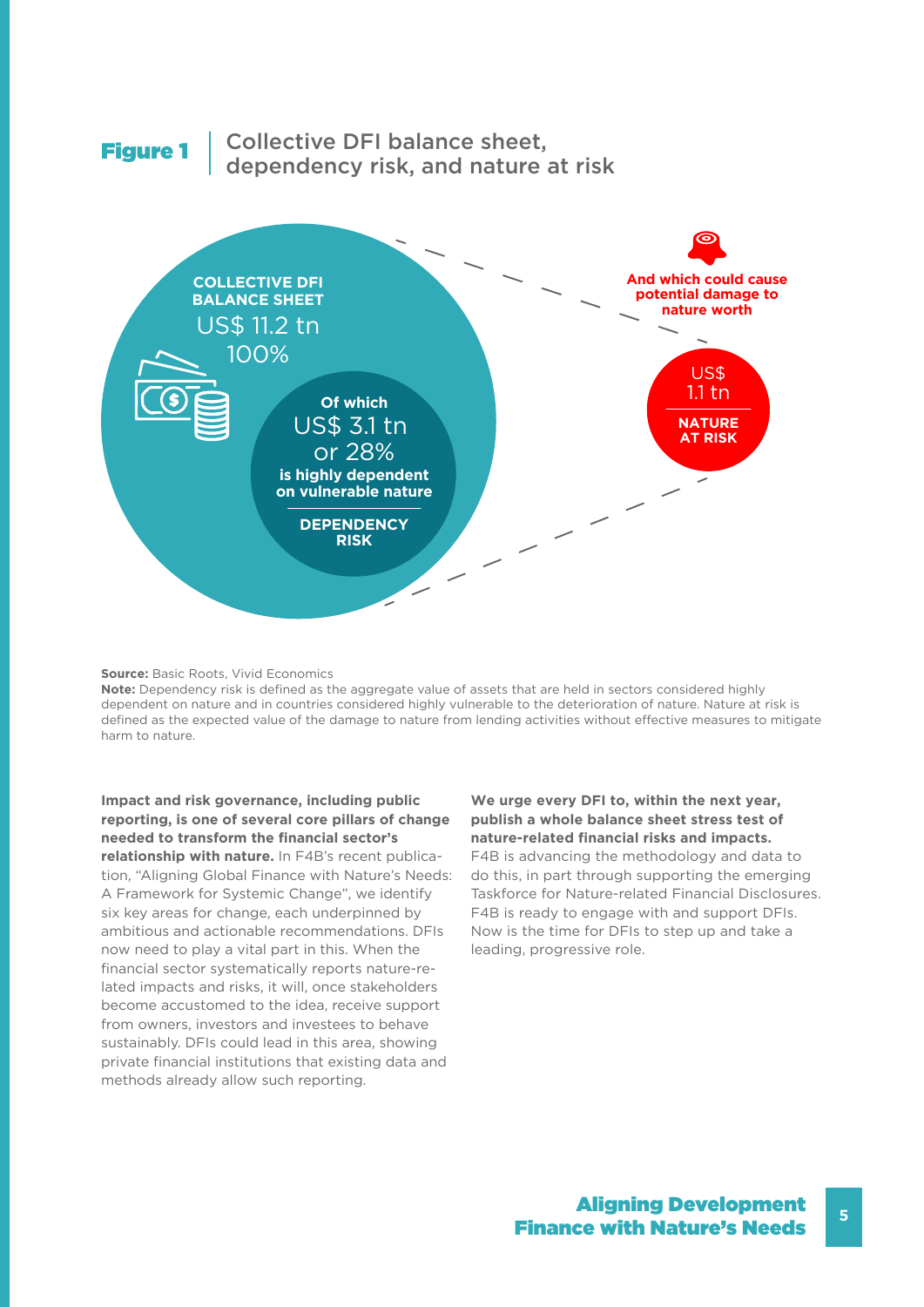## Aligning Development Finance with Nature's **Needs**

Protecting Nature's Development Dividend

# Contents

Executive summary 4 **1. Introduction 2. Findings 3. Methodology** 16 **4. Conclusion and recommendations** 7 9

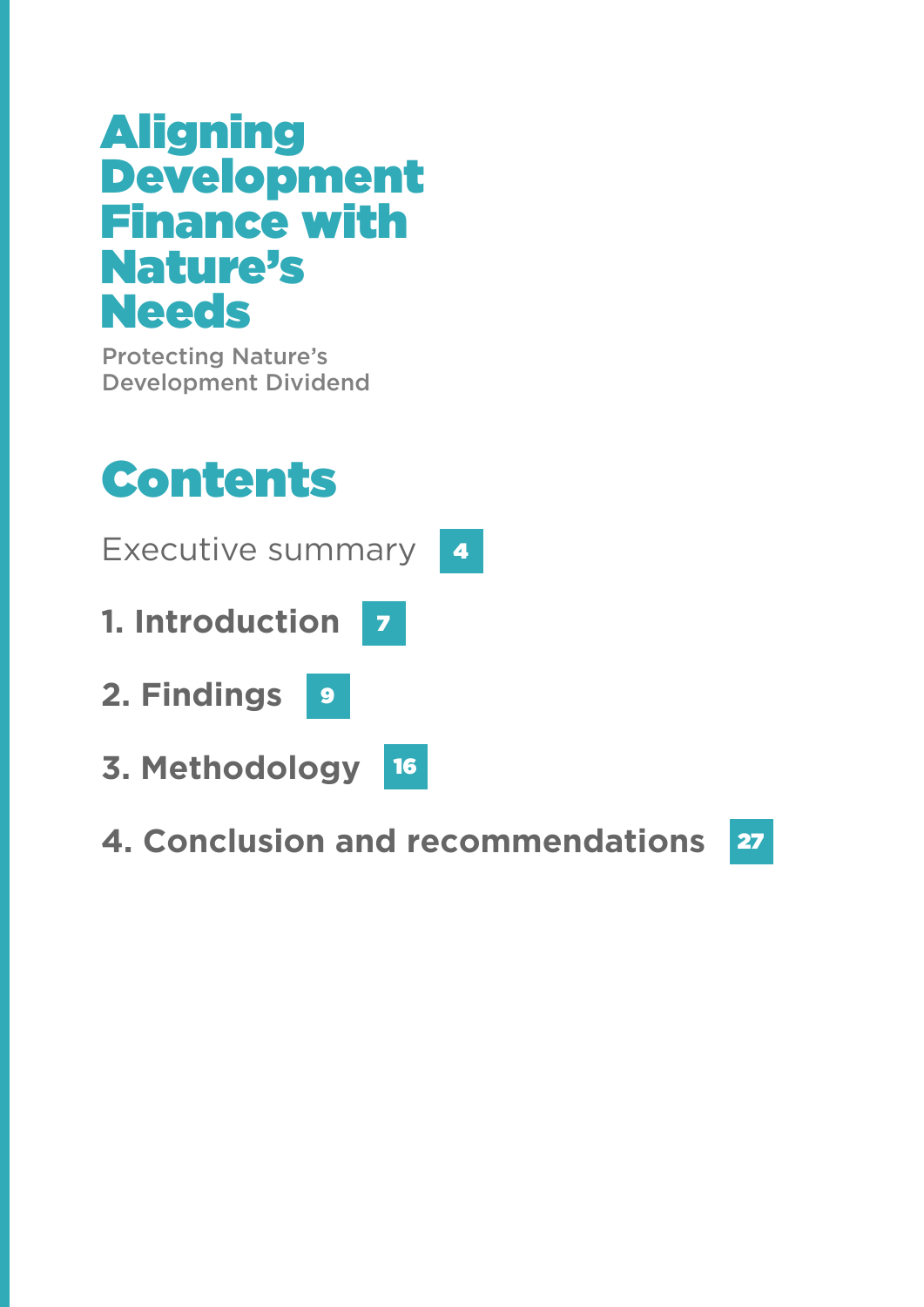## Aligning Development Finance with Nature's Needs

Protecting Nature's Development Dividend

# 1. Introduction

**Development Finance Institutions (DFIs) have a substantial capital base and considerable influence over global finance.** Globally, there are over 450 DFIs, with an aggregate US\$ 11.2 trillion balance sheet, which is the total value of their lending to companies today. They invest about US\$ 2 trillion annually, at the national, regional and global level.<sup>1</sup> About US\$150 billion of this is Overseas Development Assistance (ODA), and OECD data shows that US\$ 4-9 billion of this ODA, or less than 0.5% of their total annual spending, supports activities that directly lead to biodiversity conservation and restoration.<sup>2</sup>

**DFIs are public banks, accountable to governments, and their purpose is to facilitate sustainable development.** They include national DFIs. accountable to their national government as their single shareholder, and multilateral development banks (MDBs), accountable to the multiple governments that capitalise their funds.

**DFIs also have a particular responsibility to drive change in financial markets for the public good.**  Given that DFIs are directly tied to governments, and have substantial financial firepower, they wield great influence and convening power. They have a responsibility to lead change in private finance towards sustainable outcomes, driving wider value for citizens.

**The example of climate action demonstrates the potential for change.** Asset owners and managers have put pressure on banks, which in turn have put pressure on their debtors, to reduce their climate impact. Earlier this year, Boston-based State Street joined a shareholder proposal asking JPMorgan to report how it plans to reduce greenhouse gas (GHG) emissions associated with its lending business in alignment with the Paris Accord. As banks have drawn fire from asset managers, the banks have in turn begun to put pressure on oil and gas companies to accelerate their renewable energy strategies. We now see the same effect with biodiversity. Earlier this summer, asset managers representing over US\$ 3 trillion wrote to the Brazilian government urging it to uphold the Soy Deforestation Pact to help safeguard their investments against deforestation risk.3 In October, the world's biggest asset manager, BlackRock, joined a shareholder revolt, demanding that the world's biggest consumer goods corporation, Procter & Gamble, specifically measure and report its impact on forests.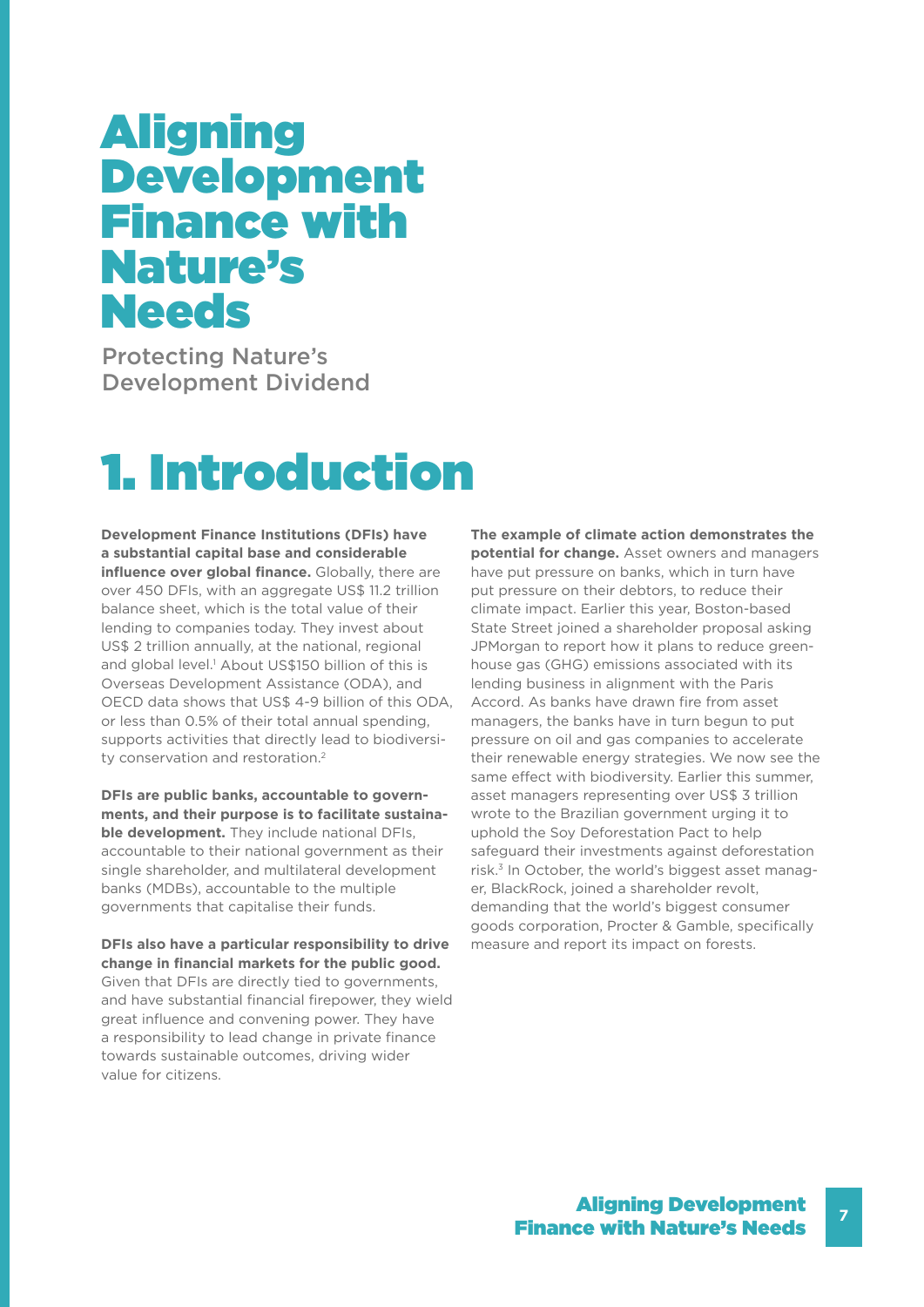**Nature is inherently valuable, makes vital contributions to people, and is central to sustainable development.** Humanity depends on biodiversity and ecosystem services which sustain the quality of the air, fresh water and soils, distribute fresh water, regulate the climate, provide pollination and pest control, and reduce the impact of natural hazards. These services are the foundation of sustainable development. But biodiversity is declining at an unprecedented rate, and the pressures driving this decline are intensifying.4 The World Economic Forum (WEF) estimates that US\$ 44 trillion, over half of global GDP, is moderately or highly dependent on nature and its services. The Intergovernmental Platform on Biodiversity and Ecosystem Services (IPBES) has highlighted how nature-based strategies to prevent future pandemics such as COVID-19 are likely to cost US\$ 20-30 billion – two orders of magnitude less than the damages pandemics produce.5 DFIs have a core responsibility to fulfil their mandate of sustainable development, to protect nature today, and to prevent damage to nature in the future.

**With the private sector looking for leadership, now is the time for the DFI community to step up and lead systemic change.** Under the Finance for Biodiversity Pledge, 26 financial institutions, including household names such as AXA and HSBC and representing over € 3 trillion, committed to assess the impact of their financing operations on biodiversity, to set targets, and to report progress publicly. More than 30 financial institutions support and are contributing to setting up the emerging Taskforce for Nature-related Financial Disclosures, expected to launch in 2021. Yet private financial institutions will have to build systems to manage nature-related risks and will rely on infrastructure that has yet to be built. The DFI community can lead, contributing systems and infrastructure which private institutions could adopt, creating the foundations on which the private sector can later build.

**The objective of this report is to demonstrate that DFIs can and should perform a stress test of the nature-related risks and impacts on their balance sheets today.** This report employs an approach exclusively and deliberately using readily available data. We prioritise applicability over granularity, distinguishing our methodology from others offered in the space such as the Biodiversity Footprint for Financial Institutions (BFFI). Our work demonstrates the feasibility of the stress test.

## The remainder of this report is structured as follows:

- Section 2 presents the main findings of the analysis;
- Section 3 details the methodology used;
- Section 4 concludes and offers recommendations to the DFI community.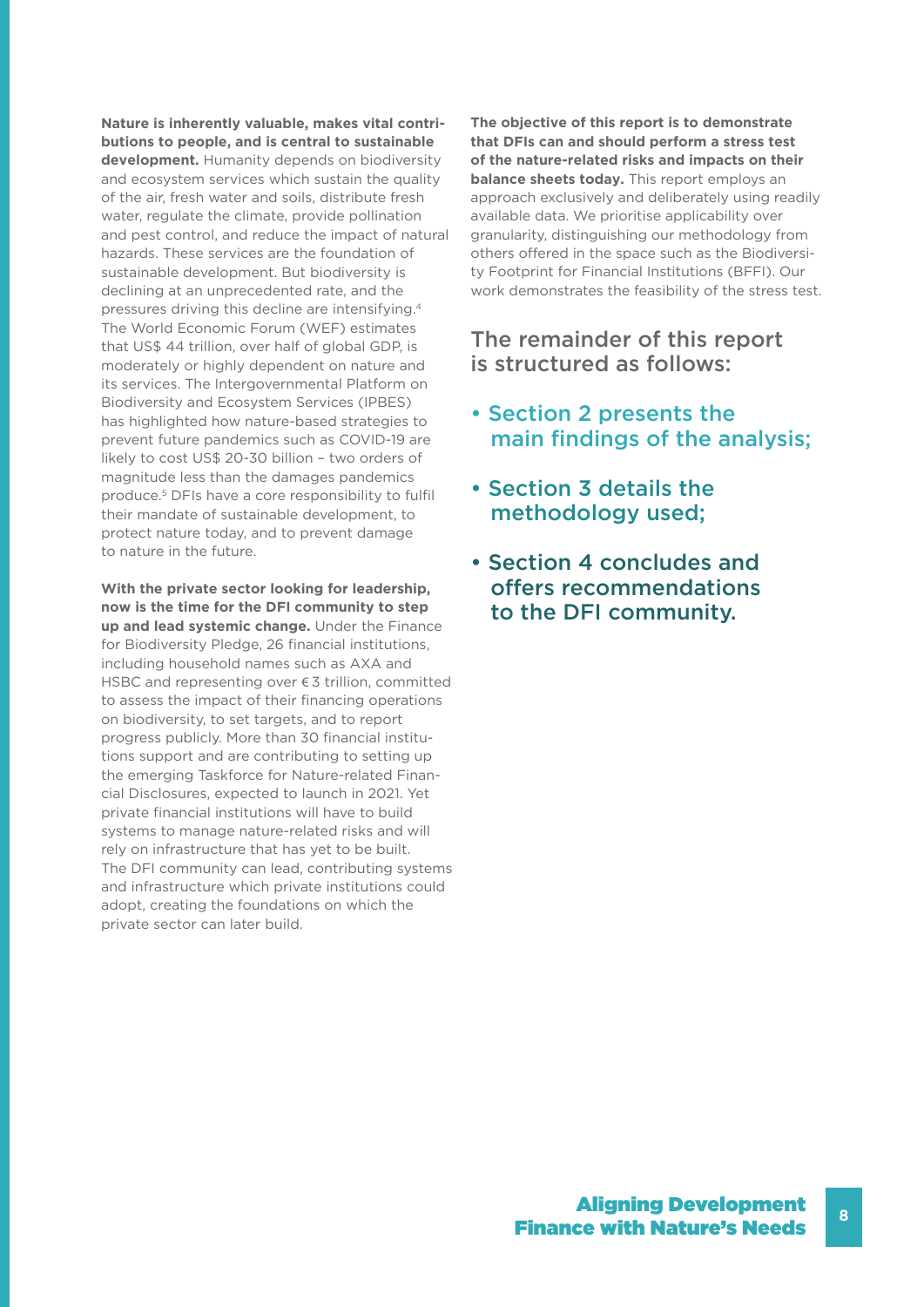# 2. Findings

## Scope of analysis

We examine two distinct ways in which DFIs' balance sheets are linked to nature:

## **DEPENDENCY** RISK

We estimate the share of the global DFI asset base that is highly dependent on nature in vulnerable countries.<sup>6</sup> We term this "dependency risk". Almost all businesses are in some way dependent on nature and ecosystem services. For example, fishers rely on healthy stocks of fish; apple growers rely on wild pollinating bees; and the pharmaceutical industry relies on natural substances for the development of new drugs. If these ecosystem services are lost, businesses will suffer.

## NATURE RISK

We estimate the expected cost to society of the potential damage to nature that the activities the global DFI asset base finances could cause.<sup>7</sup> We term this "nature at risk". Some businesses damage nature, for example, by converting tropical rainforest into farmland to produce traded commodities such as palm oil, soya and beef. This damage to nature reduces the supply of essential ecosystem services to society. In our analysis, we do not include direct emissions of GHGs or air pollutants from business processes.<sup>8</sup>

**Using only readily available data, we assess both the dependency risk and nature at risk associated with the global DFI balance sheet.** By this, we mean all loans and investments owed to DFIs globally by the businesses and projects they lend to and invest in. This aggregate balance sheet is worth an estimated US\$ 11.2 trillion.<sup>9</sup> Our approach analyses the dependency risk and nature at risk associated with the balance sheets of five MDBs, using publicly available data on their balance sheets. We assume each MDB is representative

of the region, and we scale up results holding the proportion of assets held in each region constant (see Figure 2 below). This approach is approximate by design, and serves to demonstrate two things: (i) its feasibility with minimal resource and technical input; and (ii) the order of magnitude of the results. There are some promising initial attempts to champion nature and monitor nature impacts by DFIs, such as the IDFC's Finance for Nature Group (see Box 1)<sup>10</sup> which should be encouraged and expanded.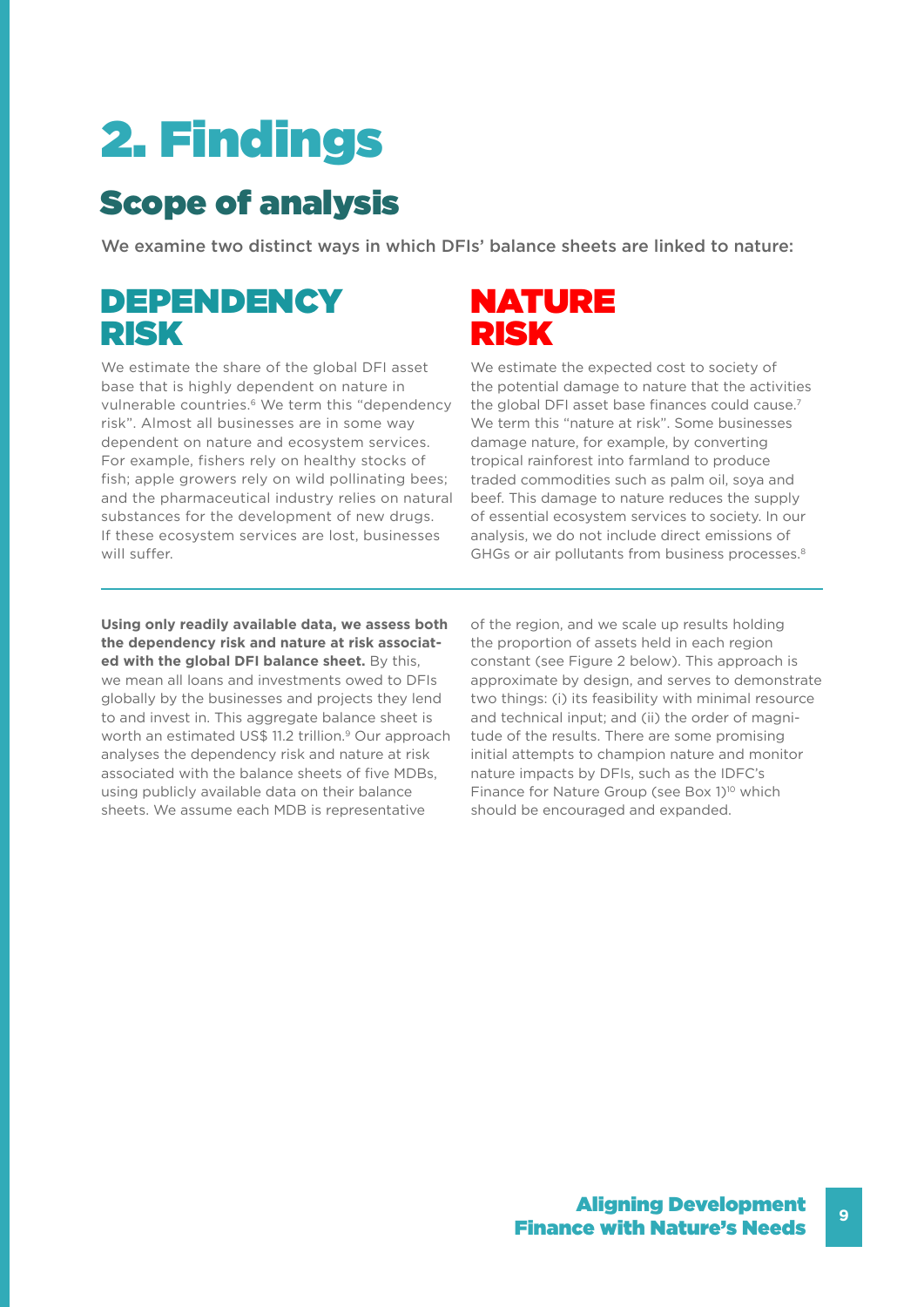## **Figure 2** Regional distribution of DFI assets



**Source: Basic Roots, Vivid Economics** 

**Note:** The share of global assets held in each region is assumed equal to the share of assets held by the MDB in our sample set active in that region.

### **Box 1. Green shoots from the International Development Finance Club (IDFC)**

**The International Development Finance Club (IDFC) has created a "Finance for Nature" (FfN) group to promote investment in favour of biodiversity.** FfN group members share experiences and encourage best practice such as safeguards, exclusion lists, and biodiversity-positive finance. Exclusions work by banning financing of certain activities, such as destruction of critical habitats. Safeguards ensure that investments more widely

are of high quality – for example, by requiring strong analysis of biodiversity impacts. Biodiversity-positive finance supports activities that directly lead to biodiversity conservation and restoration. The FfN group is also working to create reporting methodologies and hopes to establish a tracking method for biodiversity financial commitments and a biodiversity investment impact methodology for member organisations by 2021.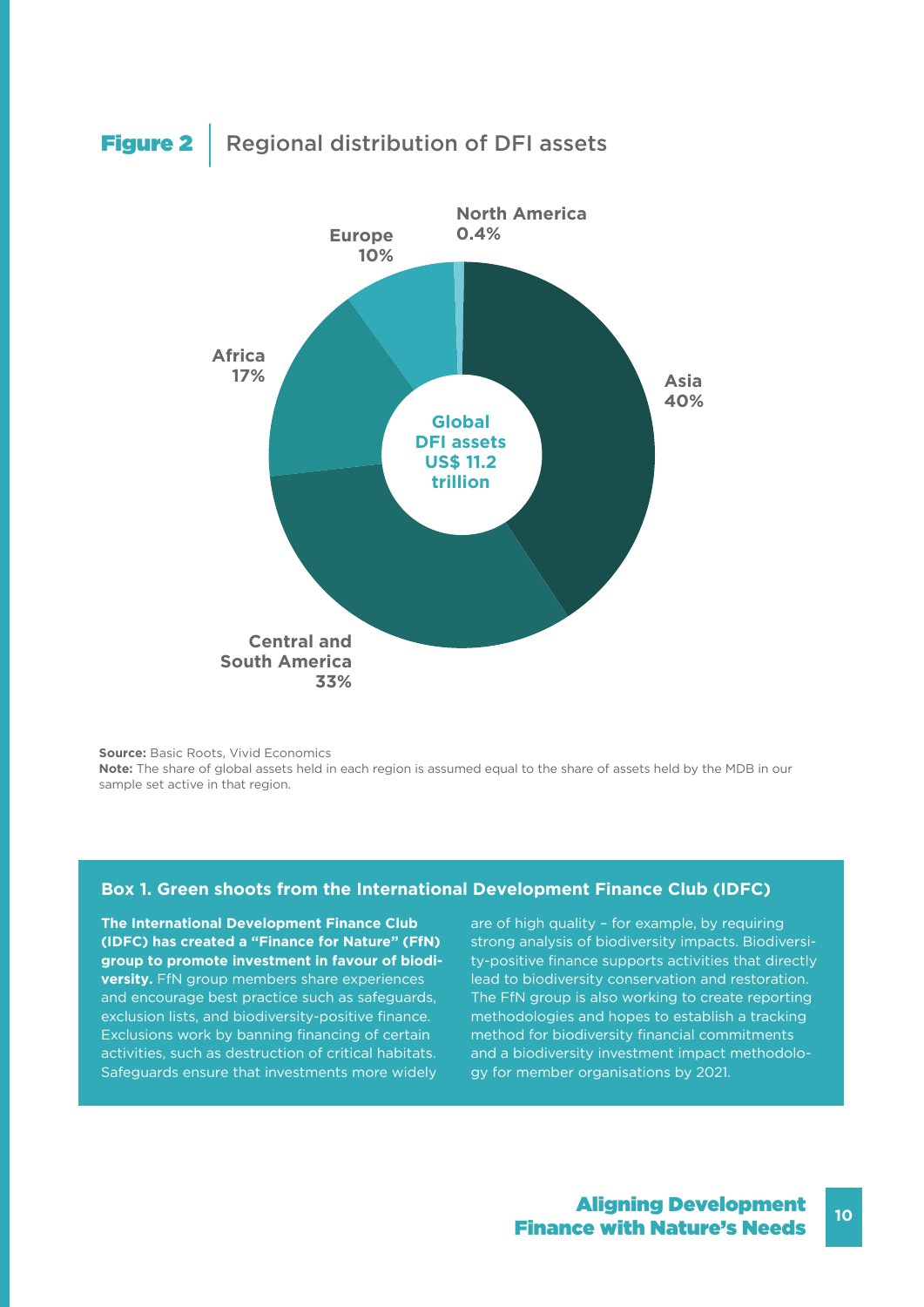## Global Results

**We estimate global dependency risk at roughly US\$ 3.1 trillion – that is, US\$ 3.1 trillion or 28% of global DFI assets are highly dependent on vulnerable nature.**

The Dutch National Bank (DNB) earlier this year published the results of a first-of-its-kind stress test of the Dutch financial system against nature-related risks.11 By comparison, DNB found that 36% of assets held by the Dutch financial system were highly or very highly dependent on one or more ecosystem services.<sup>12</sup> It recommended that financial institutions commit to equivalent assessments on their own assets.

Figure 3 Collective DFI balance sheet, dependency risk, and nature at risk



**Source: Basic Roots, Vivid Economics** 

**Note:** Dependency risk is defined as the aggregate value of assets that are held in sectors considered highly dependent on nature and in countries considered highly vulnerable to the deterioration of nature. Nature at risk is defined as the expected value of the damage to nature from lending activities without effective measures to mitigate harm to nature.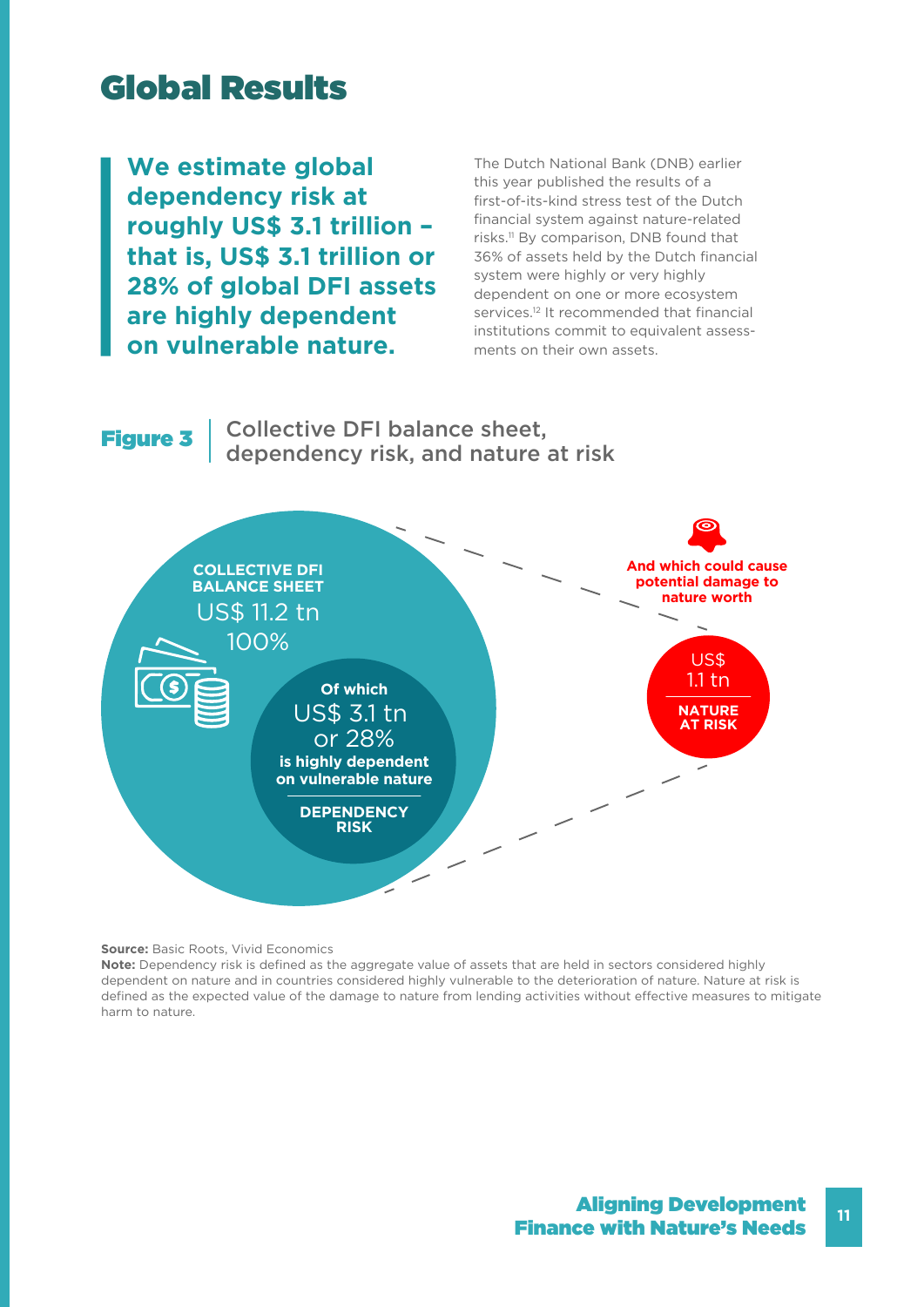**The global figure can be partly attributable to the fact that DFI portfolios are highly dependent on vulnerable nature.** DFIs often lend to sectors that directly rely on natural resources, such as agriculture, infrastructure and utilities. Moreover, their portfolios may be disproportionately weighted to natural resource-intensive developing countries, with potentially abundant biodiversity, and relatively weak or ineffective environmental regulation.

**Failing to measure dependence on vulnerable nature could mean that DFIs miss important early signals of future financial risk and compromise their long-term fiduciary duties to investors and society.** There is an increasing evidence base suggesting that high dependence on vulnerable assets could be linked to material financial risks in the medium term. 13 14 15 16 17 DFIs have a responsibility both to the government and citizens they serve to manage their assets responsibly.

## **We estimate global nature at risk at US\$1.1 trillion per year – that is, global DFI assets are financing activities that could lead to damage to nature worth US\$ 1.1 trillion to society each year.**

To our knowledge, no other published analysis to date has placed a monetary value on a financial institution's potential impact on nature. Without strong measures to ensure the protection and restoration of biodiversity, alongside robust and frequent impact reporting, such large capital flows could lead to serious unintended harms. IFC and EBRD have taken significant measures to mitigate potential damage to nature through their lending operations by implementing their own nature-focused, project-level standards, and could serve as a model for other DFIs to do the same (see Box 2).<sup>18</sup>

## **Box 2. IFC and EBRD performance standards on biodiversity**

**Development finance institutions such as the World Bank Group International Finance Corporation (IFC) and the European Bank for Reconstruction and Development (EBRD) make investment conditional on procedures which safeguard biodiversity.** The IFC and EBRD formally recognise the importance of biodiversity and sustainable management of living natural resources in their respective Sustainability Framework and Environmental and Social Policy. Both specify a set of standards or requirements which require clients to identify, mitigate and manage social and environmental risks for projects receiving direct funding, including risks to biodiversity, ecosystem services and living natural resources.

**Specifically, the IFC's Performance Standard 6 (PS6) and EBRD's Performance Requirement (PR6) provide detailed guidance to avoid or reduce adverse impacts on biodiversity and living natural resources.** The former specifies three objectives: "to protect and conserve biodiversity; to maintain the benefits from ecosystem services; [and] to promote the sustainable management of living natural resources through the adoption of practices that integrate conservation needs and development priorities". Towards these ends, PS6 requires clients to assess the direct, indirect and residual risks to biodiversity in the initial risk-screening process, and to avoid or minimise adverse impacts on biodiversity where risks have been identified. The EBRD's PR6 establishes similar objectives and risk-screening processes.<sup>1</sup> Both PS6 and PR6 limit project activity in natural and critical habitats, or where significant, adverse and irreversible impacts are identified, to circumstances where there is no other feasible alternative. In such cases, PS6 and PR6 mandate long-term monitoring and evaluation of biodiversity and zero net losses via biodiversity offsets.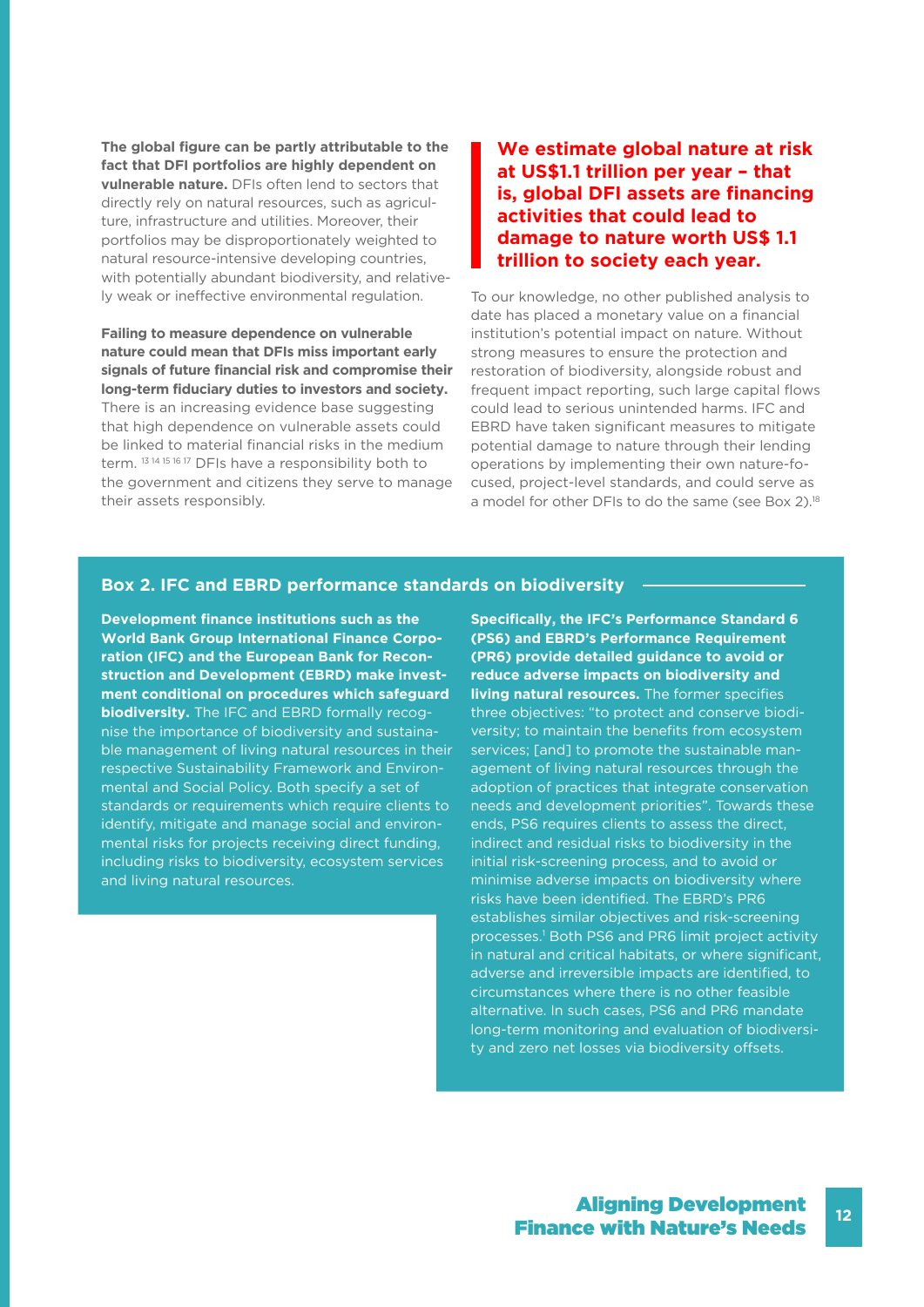**Again, these extraordinarily high values are partly due to the presence of DFIs in countries with a high proportion of vulnerable nature.** DFIs disproportionately lend in countries that have relatively high levels of biodiversity, highly resource-intensive economies, and weak environmental regulation. This means that there is a large amount of valuable nature, high levels of economic activity that could negatively impact that nature, and a lack of effective rules or incentives to prevent such harm.

### **These are aggregated results using high-level data across very different DFIs and contexts.**

There are, without doubt, DFIs doing much better than this, but by implication many doing far worse. While not a financial institution itself, AFD demonstrates how a development organisation can work practically towards improving its impact by simultaneously tightening screening around nature impacts in its approval processes, and setting financial targets for loans to activities that directly support and restore nature (see Box 3).<sup>19</sup>

## **Box 3. AFD biodiversity investments**

**The French Development Agency (AFD) has set a target to commit 30% of its climate finance for projects that favour biodiversity by 2025.** Some 15% of AFD climate finance and 10% of its total financial commitments are in projects that support biodiversity. The 2025 target is underpinned by heightened scrutiny during screening to ensure that new projects do not create significant adverse effects on biodiversity.

**AFD has demonstrated a commitment to the protection and restoration of biodiversity through a wide range of ongoing projects.** It invested €470m in global biodiversity in 2019, and continues to support numerous projects in biodiversity hotspots in North America, Asia and Africa through various financing tools.

### **Examples of past and ongoing projects include:**

• € 60m loan to Mexico's National Commission of Protected Natural Areas (CONANP) to develop conservation policy and methods; create a territorial strategy; and support a pilot rural land management project in the state of Jalisco.

• € 30m concessional loan to the Indian State of Assam, which has been used to reforest 21,000 hectares of land; restore degraded wetlands and grasslands; revive the local economy in forest-dependent communities; and increase the population of threatened species such as the one-horned rhino.

• € 11m grant to support the implementation of the management and development plan of the Limpopo National Park Development Project, Mozambique, which has delivered benefits to biodiversity and local economic development.

• € 30m loan to restore the Qixian wetlands in Shanxi, China, and support the development of natural, historic and cultural resources in the Changyuan River National Park, which is home to numerous critically endangered species.

**At a global scale, dependency and impacts are two sides of the same coin – one firm's damage to nature can lead to financial loss for another firm due to its dependence on that nature.** In this sense, the scale of dependency risk seen across the DFI portfolio demonstrates the need for DFIs not only to mitigate their own potential damage to nature, but also to play a leadership role in helping other financial institutions to do the same. This in turn also shows why it is in every business and financial institution's interest to support others to reduce their impacts on nature and challenge those that do not. This powerful feedback loop is precisely why destruction of nature poses a system-wide risk to financial stability and why immediate action is needed to address the issue.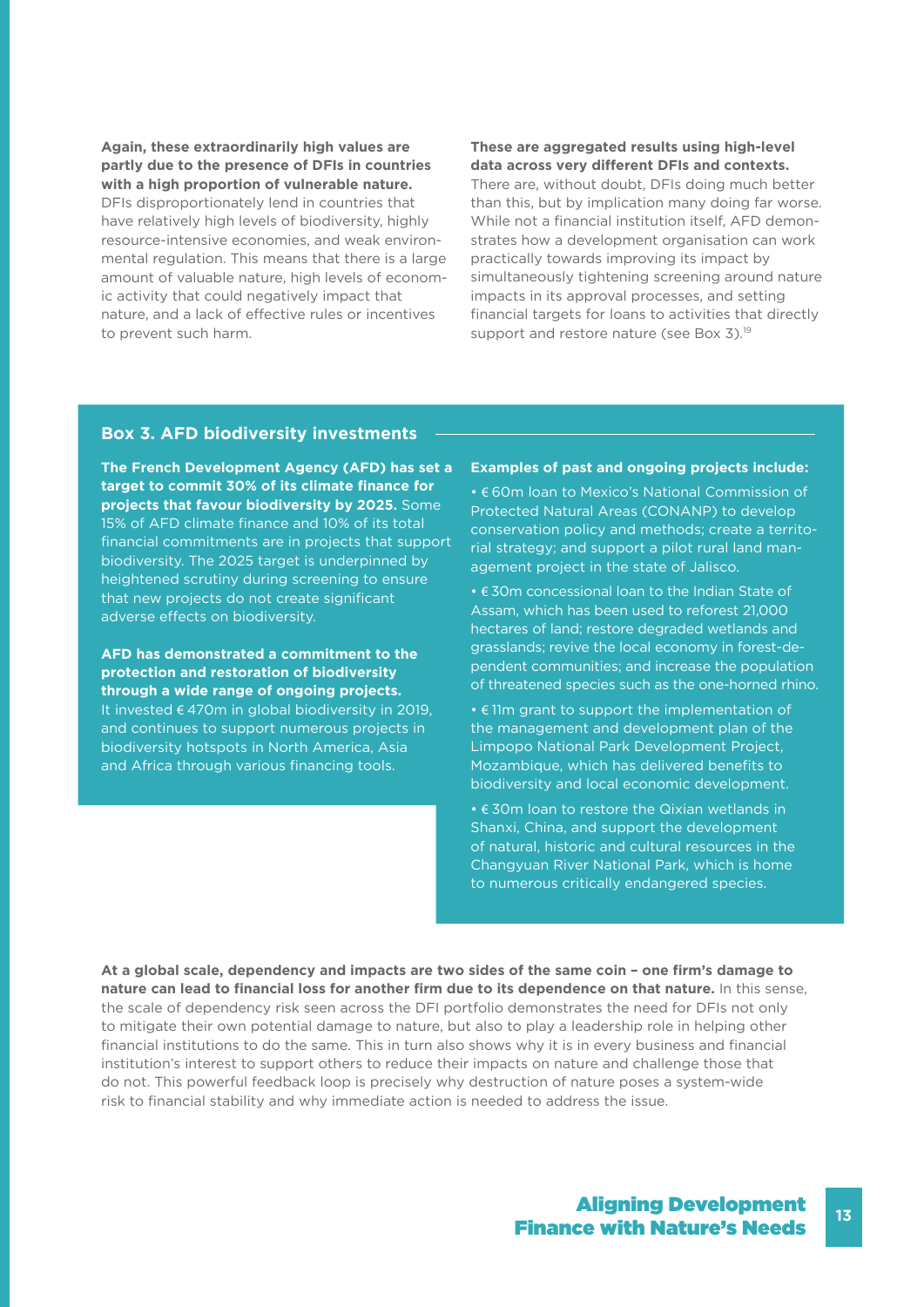## Sector and regional hot spots

**Lending in Asia has the highest level of dependency risk, with US\$ 1.56 trillion of assets highly dependent on vulnerable nature, or 50% of the global total.** This is driven by two factors. First, we estimate that more DFI assets are held in Asia than any other region. Second, nature in Asia, alongside Africa, has a relatively higher level of vulnerability relative to other continents with less resource-intensive economies and stronger environmental regulation. Asia is followed by Central and South America and Africa, with roughly US\$ 860 billion and US\$ 530 billion respectively. High dependency in Africa is also driven by the high sectoral exposure to agriculture relative to DFI lending in other continents.

**Lending in Asia also puts the largest amount of nature at risk by a wide margin: US\$ 540 billion, or 51% of the global total.** This is driven again by the larger share of assets held in Asia, but also by the higher intensity with which water is consumed relative to other continents. The next highest impacts are seen in Africa, with nature at risk estimated at US\$ 350 billion. Deforestation, particularly in tropical ecoregions, accounts for roughly half of nature at risk in both Africa and Central and South America. In both regions, agriculture remains the most significant driver of deforestation.<sup>20</sup>



## Figure 4 | Regional distribution of dependency risk and nature at risk

**Source: Basic Roots, Vivid Economics** 

**Note:** Dependency risk is defined as the aggregate value of assets that are held in sectors considered highly dependent on nature and in countries considered highly vulnerable to the deterioration of nature. Nature at risk is defined as the expected value of the damage to nature from lending activities without effective measures to mitigate harm to nature.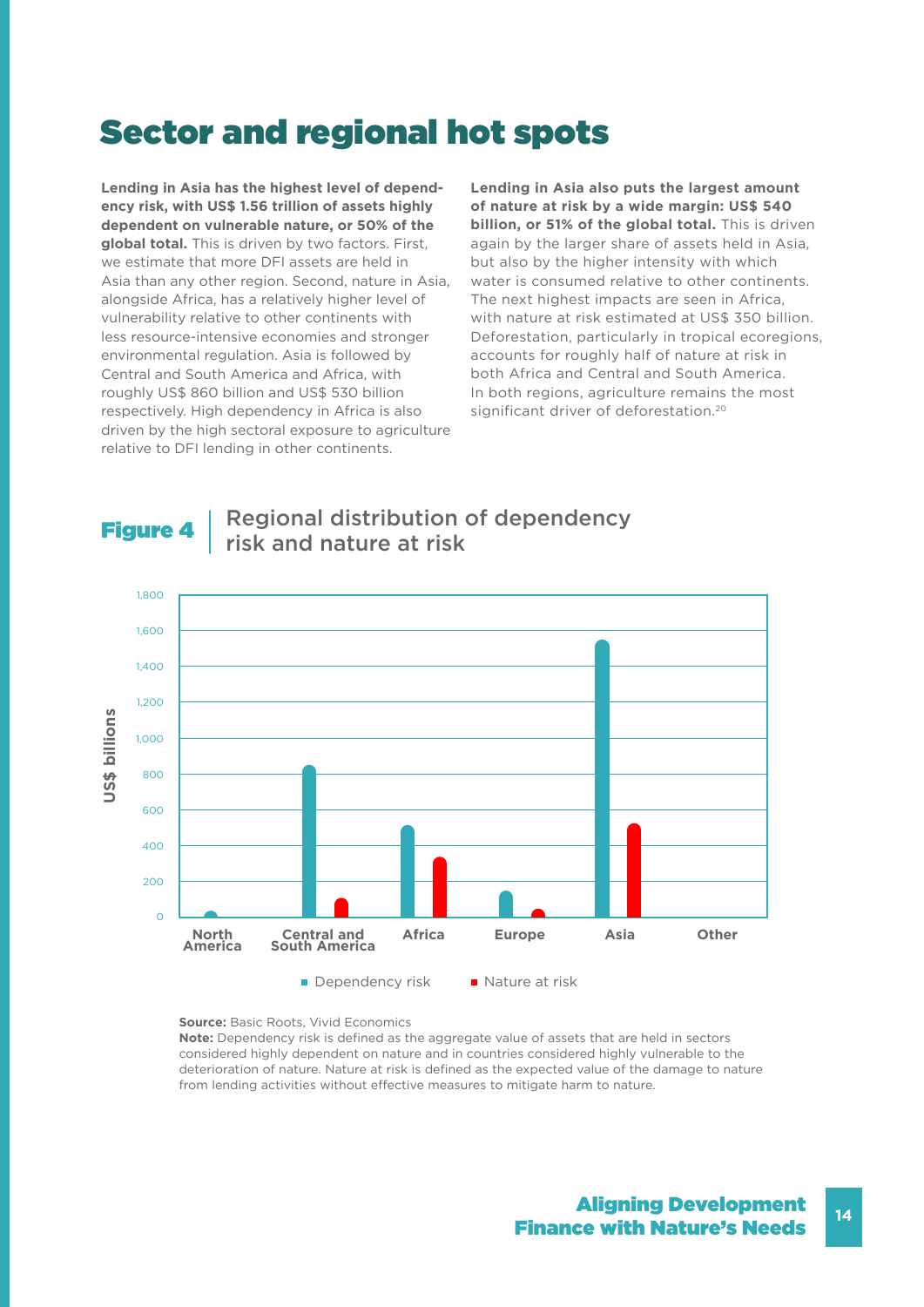**The utilities sector – electricity, gas and water – faces the highest dependency risk across all regions, reaching a total of US\$ 1.9 trillion.** The agriculture, transport and construction sectors are also highly dependent on vulnerable nature, while most other sectors prove relatively resilient with little dependency.

**The agricultural sector has by far the highest potential impacts on nature, accounting for US\$ 810 billion, or 79% of the global nature at risk.**  This is due to a combination of the high intensity with which the agricultural sector consumes both land and water across all regions. The next most significant sector is electricity, gas and water, although this is considerably lower at US\$ 207 billion.

## 2,000 1,800 1,600 1,400 JS\$ billions **US\$ billions** 1,200 1,00  $800$ 600 400 200  $\overline{0}$ **Agriculture Electricity, Gas Construction Transport and Water** Dependency risk  $\blacksquare$  Nature at risk

## **Figure 5** Sectoral distribution of dependency risk and nature at risk

### **Source: Basic Roots, Vivid Economics**

**Note:** Dependency risk is defined as the aggregate value of assets that are held in sectors considered highly dependent on nature and in countries considered highly vulnerable to the deterioration of nature. Nature at risk is defined as the expected value of the damage to nature from lending activities without effective measures to mitigate harm to nature.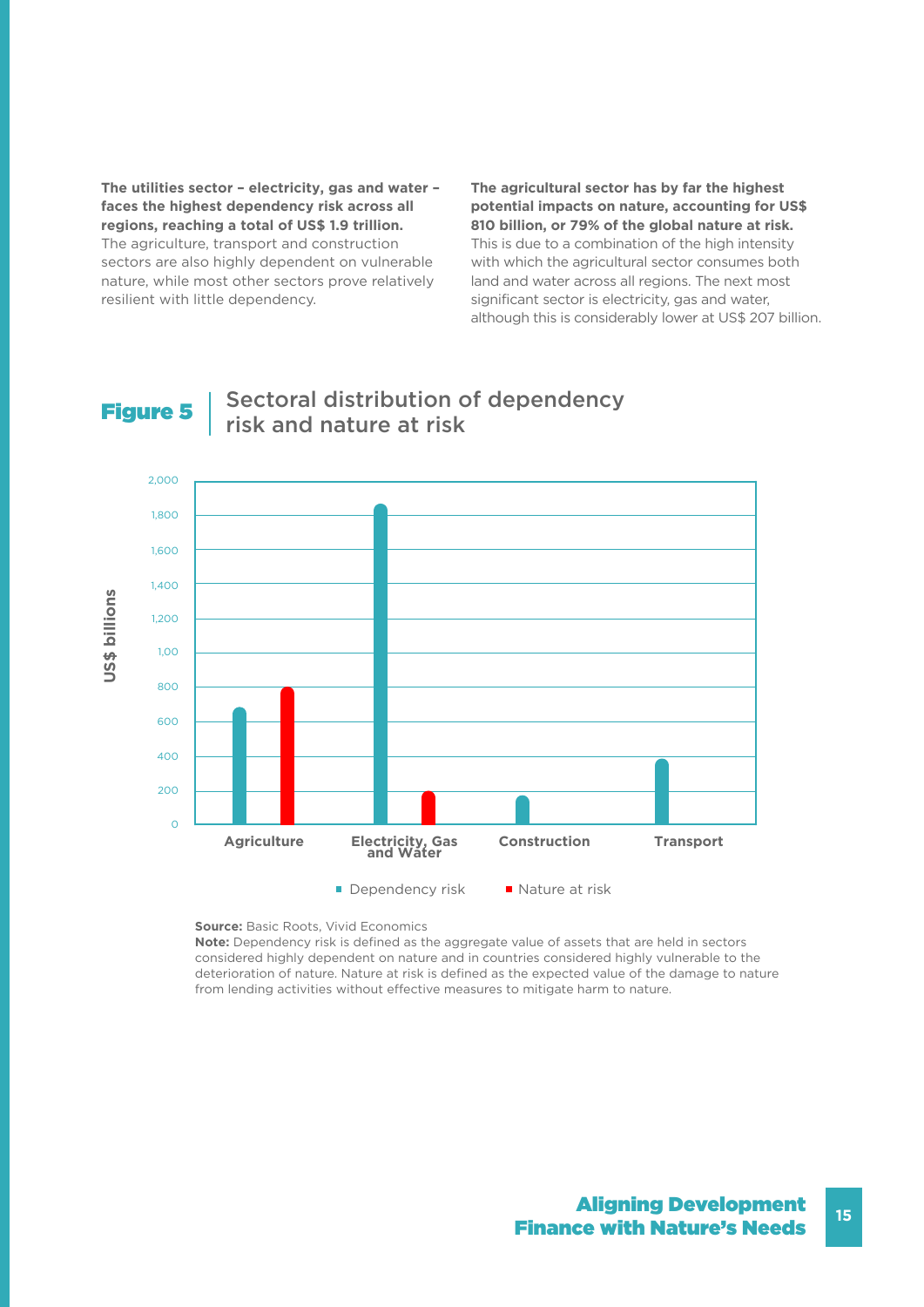## 3. Methodology Scaling up

We estimate aggregate balance sheet risk of all DFIs by taking a representative sample of five regional MDBs. These are the Asian Development Bank (ADB) for Asia; the African Development Bank (AfDB) for Africa; the European Bank for Reconstruction and Development (EBRD) for Europe; the North American Development Bank (NADB) for North America; and the Inter-American Development Bank (IDB) for Central and South America.

For these five DFIs, we measure two broad categories of risks – dependency and impact – explained further below. The results from this sample are then scaled up to reach the US\$ 11.2 trillion of assets held by DFIs globally. We assume that the share of each MDB's assets in our sample is equal to the share of global assets held in the corresponding region. Summing across each region then provides aggregate results for the entire global set.

## **Figure 6** DFI balance sheet assessment framework

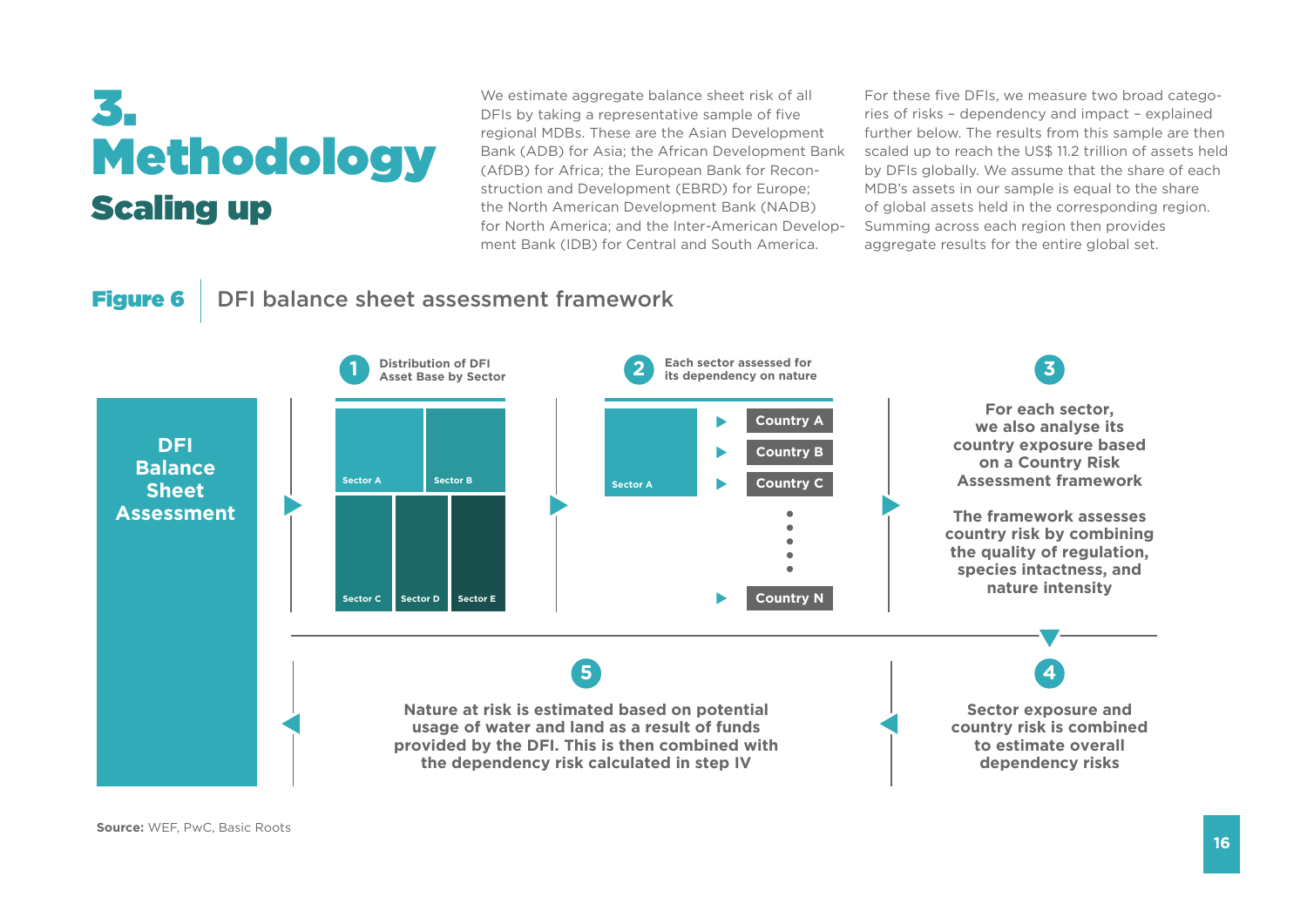## Data on DFIs

The application of the DFI risk/impact framework requires information on sectoral and geographical exposure of the loan portfolios of DFIs. In the absence of data on sectoral distribution per country, we assume the aggregate sectoral distribution to remain the same for each of the borrowing countries. It should be highlighted that the analysis is constrained due to the lack of comprehensive, publicly available information on lending of DFIs. The sector classification of DFIs' loan outflow is not consistent across DFIs. We harmonised the reported sector classification of DFIs to match the 26-sector classification of EORA to use the environmental indicators from its national input-output tables.

EORA is a global supply chain database that consists of a multi-region input output (MRIO) table model that provides a time series of highresolution IO tables with matching environmental and social satellite accounts for 190 countries.<sup>21</sup> Although the database offers global MRIO tables documenting the inter-sectoral transfers among 15,909 sectors across 190 countries, for the sake of our analysis, we have used a simplified version that uses a 26-sector harmonised classification, and focuses on national input-output tables. In addition, while EORA provides the data as a time series from 1990-2015, we have only used the latest information (i.e. 2015) for our analysis.

The data available from EORA allows the calculation of both direct (scope 1) and indirect (scope 3) intensities for each sector in each country. Scope 1 intensities define, for every dollar of output, the direct consumption by the sector of inputs such as land and water. Scope 3 intensities also include the indirect consumption of inputs by sectors further up the supply chains. For the purposes of our analysis, we have used Scope 1 intensities. The nature at risk when calculated using Scope 3 intensities will be considerably higher.

In evaluating loans for biodiversity risk/impact, we have excluded lending that has been explicitly categorised as "environment" by the DFIs. We also highlight that our analysis is primarily based on information that is readily available in annual and financial reports. We note that DFIs do have standard operating procedures for conducting environmental and social impact assessments before approving projects. In addition, in select cases, investments in a sector may be allocated to mitigation or offsets. However, given that this information was not explicitly available to us across DFIs in the dataset, our assessment has not been able to exclude such investments from the overall analysis. We have also excluded countries with relatively insignificant shares in the loan portfolio.

## **African Development Bank (AfDB)**

The African Development Bank (AfDB), established in 1964, consists of three entities aimed at the economic development of the region: the African Development Bank, the African Development Fund, and the Nigeria Trust Fund. There are 81 member countries, of which 27 are not from the region. The beneficiary countries are entirely in Africa.

The country-wise split of the total loan book (US\$ 47,275 million) for the three entities can be found in the 2019 financial report. We have excluded the portion of loans classified as private and multinational in the geographical breakdown. Countries with very small amounts of loans outstanding (in total accounting for 0.6% of total loans) have also been excluded, namely, Equatorial Guinea, Eswatini, Guinea-Bissau, Togo and Comoros. The sectoral breakdown of the full portfolio of the group has been taken from the annual report. For our study, we have assumed this breakdown to remain the same across borrower countries.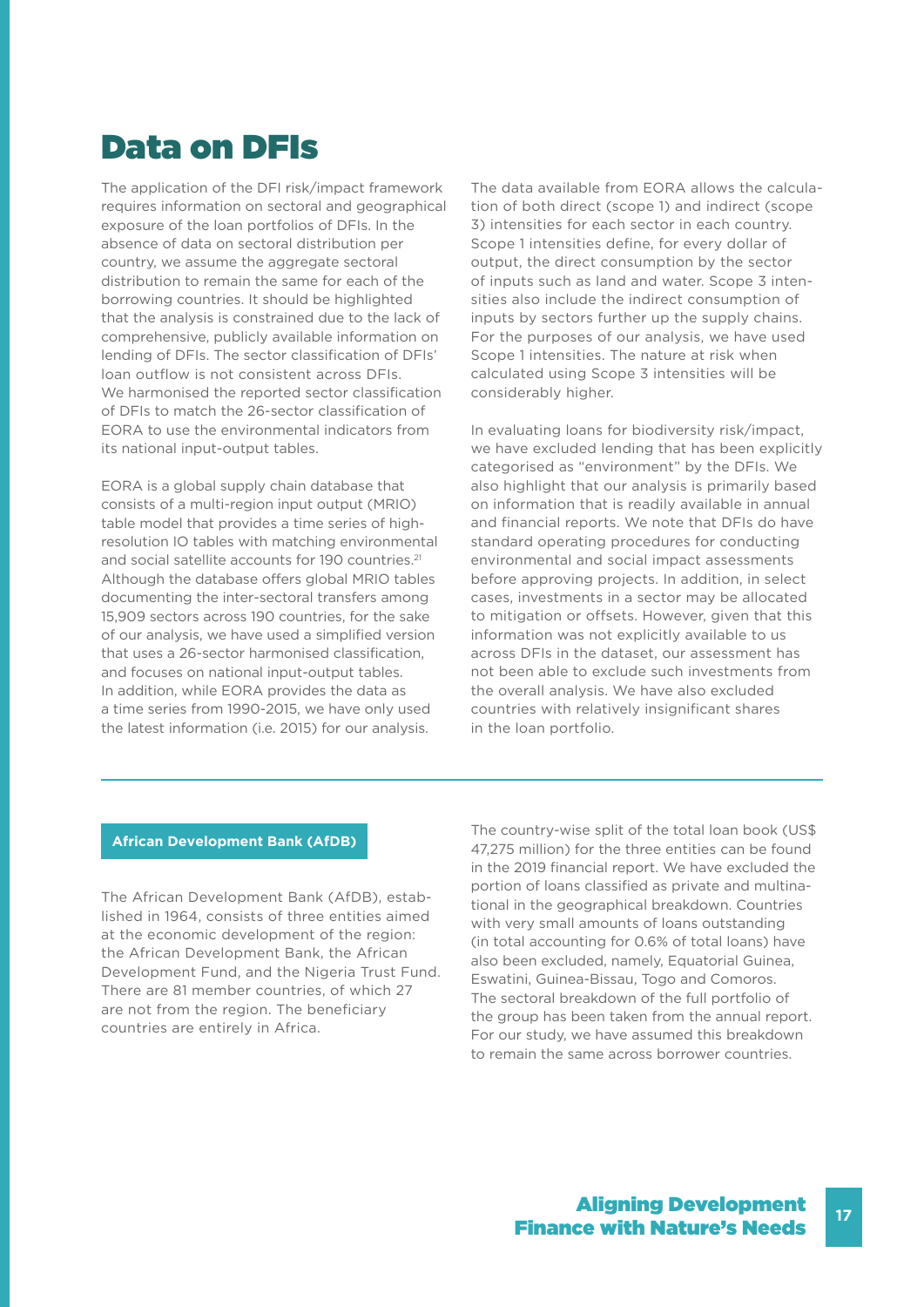## **Asian Development Bank (ADB)**

Established in 1966, ADB is a multilateral financial institution aimed at fostering sustainable growth and eradicating poverty in Asia and the Pacific. It is owned by 68 members, of which 49 are from the region.

The country-wise breakdown of the loan portfolio (US\$ 114,389 million) is taken from the loan schedule in ADB's 2019 financial report. In the absence of a detailed sectoral breakup of the total loan portfolio, we have taken the five-year average (2015-19) of the sectoral commitments of ordinary capital resources that was provided in the 2019 annual report. There have not been significant changes in the composition of commitments, so we apply these average shares on the total outstanding loan portfolio. It is assumed that the sectoral shares remain constant across countries, in view of limited data.

For the purpose of our analysis, we have excluded countries with very small shares in loans outstanding – namely, Cook Islands, Micronesia, Kiribati, Marshall Islands, Timor-Leste, Tonga, Tuvalu, and a grouping called "regional". In total, these countries account for 0.5% of the outstanding loans.

### **Inter-American Development Bank (IDB)**

Established in 1959, IDB aims at sustainable development of 48 member countries in Latin America and the Caribbean.

The total loans outstanding, as of December 31, 2019, to member countries amounted to US\$ 96,273 million. The geographical breakdown of the total loan portfolio is taken from the 2019 financial report. For our analysis, we have excluded loans classified under the "regional" category which amount to less than 0.5% of the total loans outstanding.

In the absence of any detailed sectoral breakdown of the loan book in the annual or financial reports, we have calculated sectoral shares based on annual loans disbursement data for IDB in the OECD's Development Finance database. We have excluded loans classified as "environment" from our analysis that account for 3.5% of the portfolio.

### **European Bank for Reconstruction and Development (EBRD)**

The European Bank for Reconstruction and Development (EBRD) is a bank that was established in 1991 to aid ex-Soviet and Eastern European countries transitioning into democracies by developing free-market economies. Today, the EBRD continues its work in 38 countries from the Southern and Eastern Mediterranean, to Central and Eastern Europe, to Central Asia, investing mainly in private banks and businesses, including both new ventures and existing companies. It is one of the leaders in climate finance.

To assess the biodiversity impact for EBRD, the portfolio distribution (EUR 27,021 million or US\$ 31,885 million) across sectors and geography was taken from the 2019 annual report. Cross-sectional data for geography and sector was not available so it was assumed that the sectoral distribution of the portfolio will also hold for each of the borrower countries.

### **North American Development Bank (NADB)**

NADB is a binational financial institution established by the governments of the United States and Mexico to provide financing to support the development and implementation of infrastructure projects, as well as to provide technical and other assistance for projects and actions that preserve, protect or enhance the environment in order to advance the well-being of the people of the United States and Mexico.

To assess biodiversity impact for NADB, the latest available information for total loans outstanding was taken from the 2018 annual report, unlike for other banks where more recent data was available. The sectoral distribution was also taken from the report and assumed to be the same for the United States and Mexico.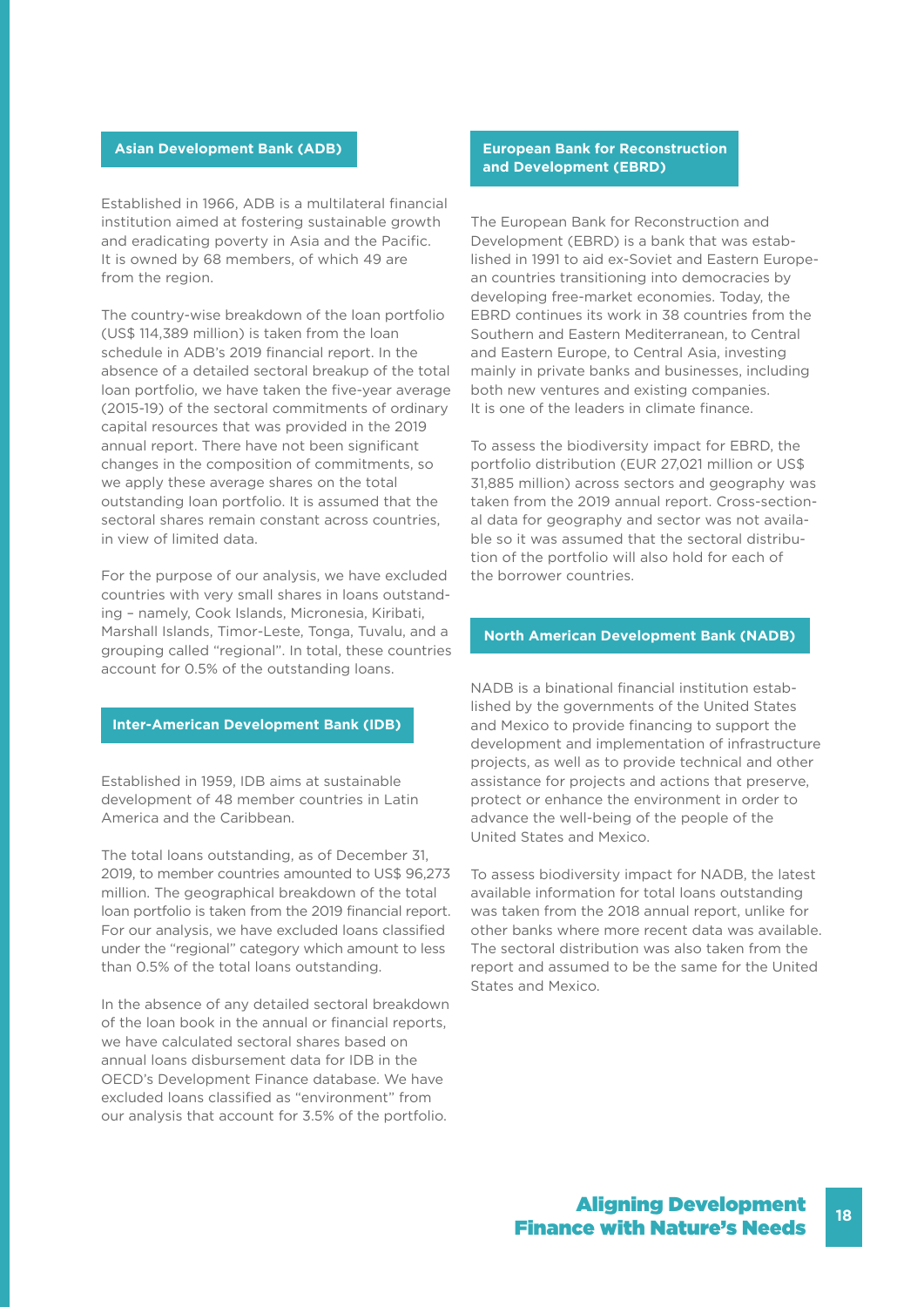## Dependency risk

We measure sectoral exposure, focusing on 26 sectors. We measure the dollar exposure (E) as aggregate lending to a given sector in a given country.

Based on work done by the World Economic Forum (WEF) and PwC as part of their January 2020 publication, "Nature Risk Rising",22 we estimate a blended percentage of Gross Value Added (GVA) with high, medium and low nature dependency, by industry. This analysis considers both direct, as well as supply chain, dependencies. For sectors that are not covered by the abovementioned report, we have estimated dependencies based on comparable industry averages for which data is available.

The WEF/PwC approach is based on an analysis of nature dependency of 163 sectors and their supply chains across a range of ecosystem services. The aggregate sectoral dependency is a function of three factors: a) the number of different individual dependencies identified; b) the mean strength of those dependencies (rated 1-5); and c) the maximum strength of any individual dependency. To determine nature dependency of a particular industry, the framework aggregated sectors into overarching industry groups. The industry GVA is calculated as the sum of GVA in all relevant sectors. The share of industry GVA in "high", "medium" or "low" dependency categories is then calculated based on the dependency scores of the sectors within that industry.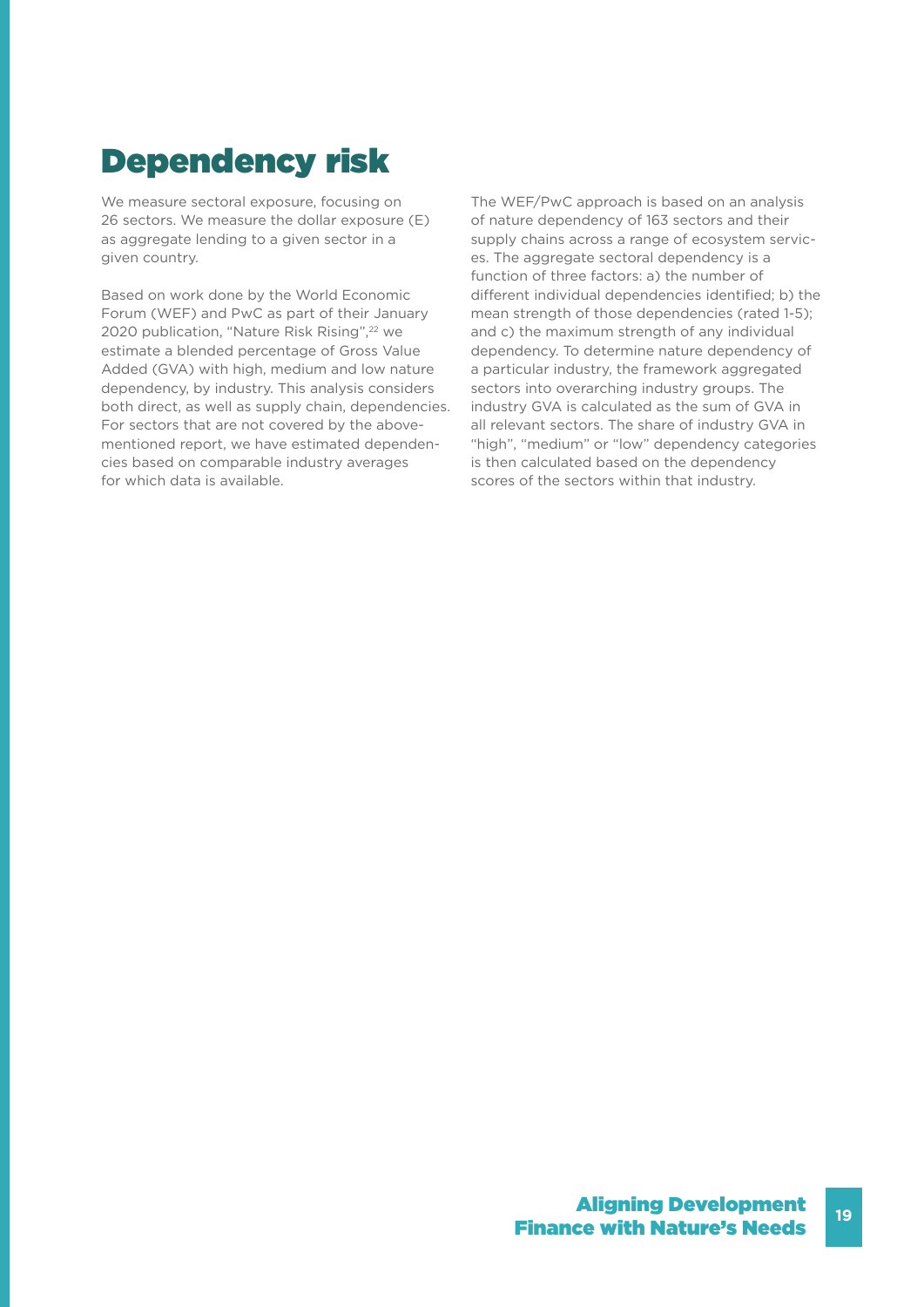## Figure 7 Share of GVA of high, medium and<br>low nature dependency, by industry





## **Aligning Development** 20 Finance with Nature's Needs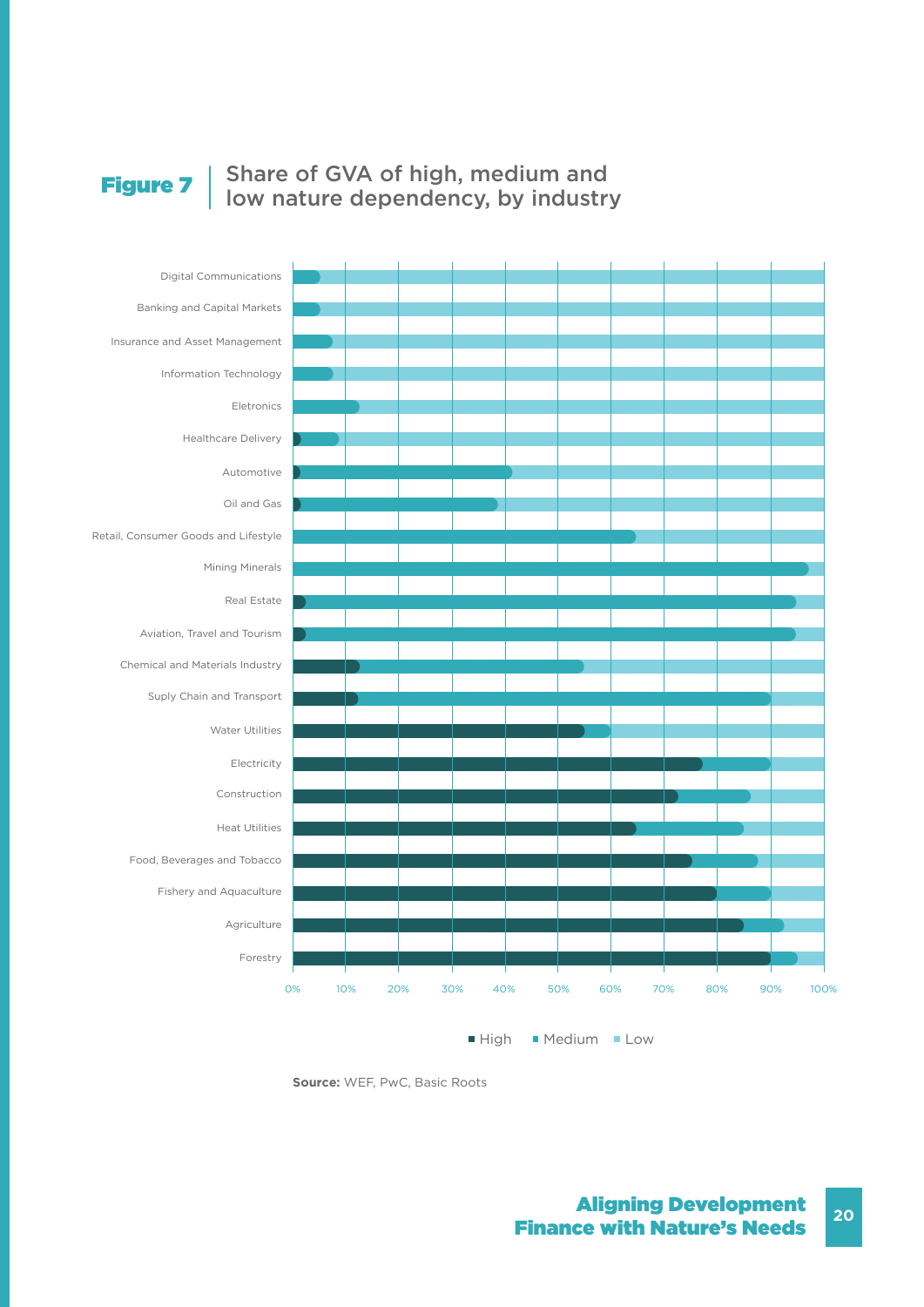We then multiply this exposure by the percentage of GVA that has high nature-dependence in each sector (D). Sectors which have materially high nature dependency include agriculture, forestry, construction, energy, and natural resources. Each sector is further evaluated, based on the DFI's exposure across countries. Where sectoral distribution by country is available, we directly use that data. However, if the information is not available, we assume the same geographic distribution of sectoral exposure, as the overall balance sheet (this information is usually available). We then apply a "country biodiversity risk" (R), based on each individual country's quality of biodiversity regulation (stronger is low-risk); species intactness index (high species intactness is high-risk); and nature intensity (high intensity is high-risk).

**Overall, we calculate a DFI's dependency risk as follows:** 

## Dependency risk = E \* D \* R

As a summary, this means that dependency risk is a function of a DFI's exposure to sectors whose dependency on nature is high, and to countries that are vulnerable to biodiversity-related risks.

### **A note on country biodiversity risks**

Our country biodiversity risk assessment takes into account three parameters:

**• Quality of Regulation:** We use the Environmental Performance Index (EPI), developed by Yale, to assess a country's ecosystem vitality. The EPI provides a data-driven summary of the state of sustainability around the world. Using 32 performance indicators across 11 issue categories, EPI ranks 180 countries on environmental health and ecosystem vitality. These indicators provide a gauge at a national scale of how close countries are to established environmental policy targets. For the sake of our analysis, we use a subseries of the composite EPI that assesses countries' actions toward retaining natural ecosystems and protecting the full range of biodiversity within their borders. Essentially, countries that have already put in place strong regulation or policy towards preserving biodiversity are viewed as lower risk.

**• Species Intactness:** Species Intactness measures the presence of biodiversity in a country. We use the National Biodiversity Index (NBI) calculated by the Convention on Biological Diversity (CBD) to rank countries. This index is based on estimates of country richness and endemism in four terrestrial vertebrate classes and vascular plants; vertebrates and plants are ranked equally.

The index values range between 1.0 (maximum: Indonesia) and 0.0 (minimum: Greenland). The countries with high biodiversity are considered to be at higher risk (i.e. they are at a higher risk of getting affected by industrial activity). The NBI includes some adjustment allowing for country size. Moreover, the index also considers parameters such as natural history, presence of zoological and biological gardens, as well as number and size of protected areas. Countries that have a higher species intactness are viewed as higher risk.

**• Nature Intensity:** Nature intensity is calculated as nature use per unit of GDP, using estimates of land and water use per unit of GDP, each priced according to their estimated nature impact, per hectare and cubic metre respectively. To do this analysis, we use EORA's country footprint data. As outlined previously, EORA is a multiregional input–output (MRIO) database, which means that we are able to analyse a country's impact of resource use not just within its borders but also with other countries due to its trading activities.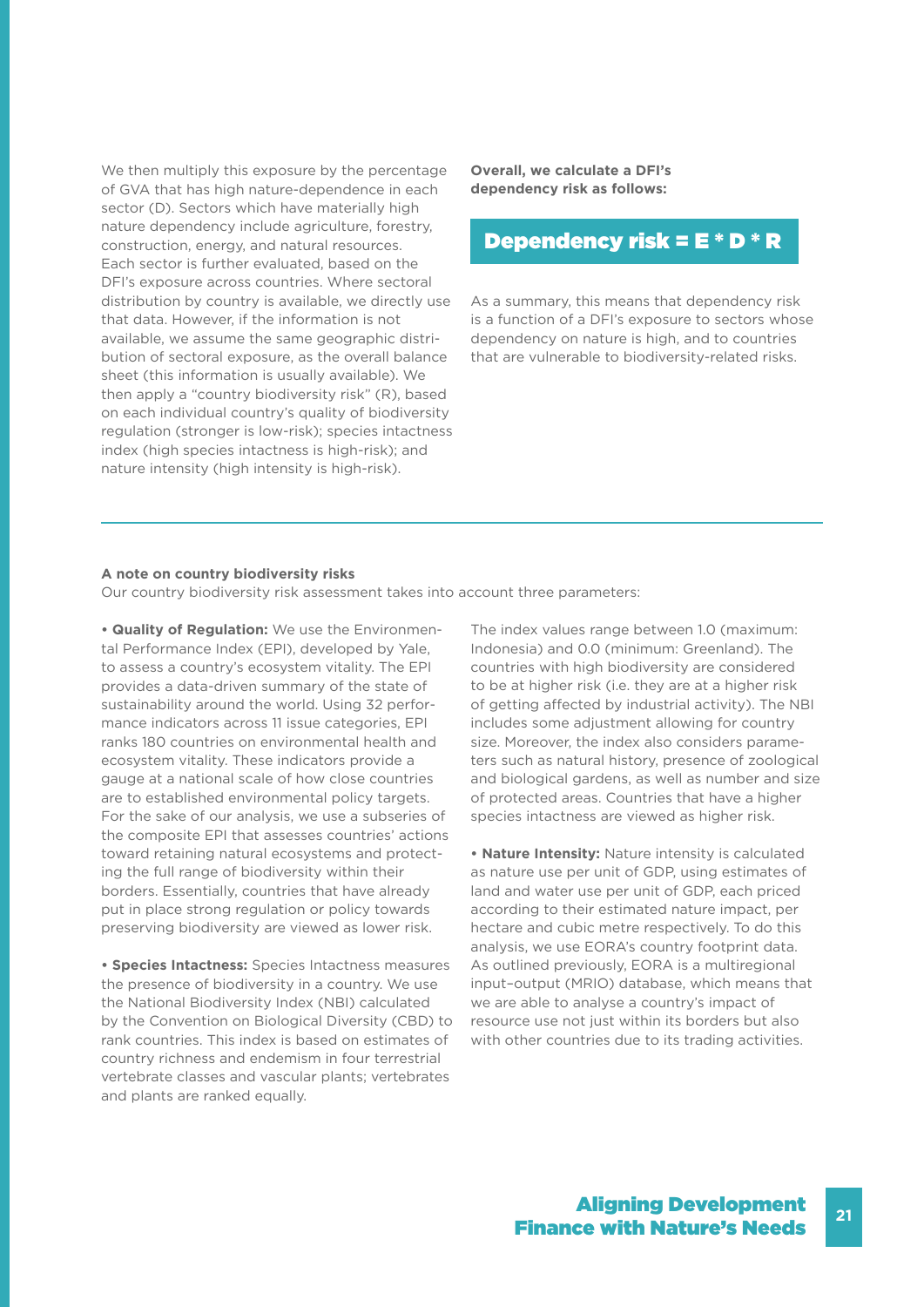## Nature at risk

To assess nature at risk, we again focus on the allocation of a DFI's assets by country and one of the 26 sectors used in our framework. For each country and each sector that a DFI is exposed to, we undertake the following:

We take the US\$ loan amount (L) and transfer that into a US\$ annual output number by using an asset turnover (AT) ratio. The sector asset turnovers we use are an indicator of the efficiency with which investments/capital are used to generate output (O). We have used industry average asset turnover ratios from CSI Market and a range of other sources. To calculate average sectoral ratios, CSI Market measures reported financial information across businesses within a sector and then aggregates them to derive an industry estimate. While the dataset is primarily based on US businesses, we have assumed that average asset turnover ratios are less likely to vary within the same sector across geographies.

## 1 2

We then assess the impact of O in terms of Land and Water consumption by taking intensities from EORA for each parameter (IT). The "intensity" estimates how much land (expressed in hectares) and water (in  $m<sup>3</sup>$ ) is likely to be consumed to generate one dollar of output. We calculate these intensities by dividing the aggregate land and water consumption in each sector and country (available directly from EORA) by the total output for that sector in the given country (also available in EORA).

## 3

We then multiply this land and water consumption by a calculated value of ecosystem services offered by both land and water (V):

**Land:** From step 2 above, we have, for each DFI, the total agricultural land area that it is financing. We then use this to approximate the amount of deforestation that may occur in the country in question as a result of this lending. To do this, we first take the average tree cover loss in terms of hectares per year for each country (D). The average is based on data for a ten-year period that was sourced from Global Forest Watch.23 We have used default definitions for deforestation when accessing this data, which is based on canopy cover levels of greater than or equal to 30%. We then take estimates of the share of tree cover loss attributable to agriculture (P) in each region from the literature.<sup>24</sup> Finally, we multiply by the share of agricultural land we estimate is financed by DFIs. This assumes that agriculture financed by DFIs and agriculture financed by other means contribute equally to deforestation.

**The overall formula is as follows:** 

## Potential deforestation from DFI funding  $= D x P x R$

We recognise that our approach accounts only for potential deforestation and not wider land-use impacts. However, given limited availability of data, as well as in the interest of building a framework that can be applied directly to readily available information in annual reports, we believe our approach is reasonable for an initial assessment.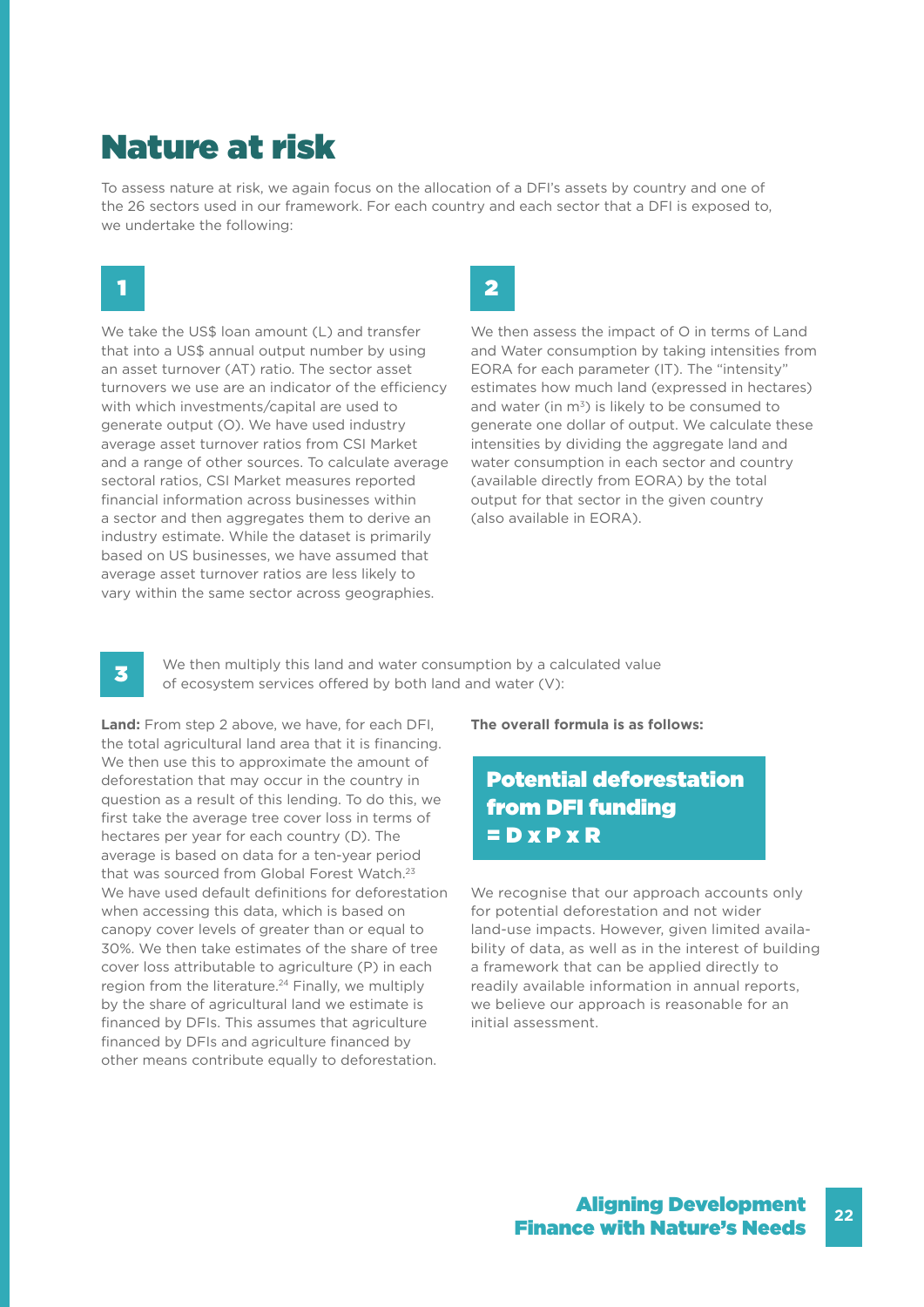To value this deforestation, we look at two components: (i) the value of the carbon stored in the forest that is released at the point of conversion; and (ii) the value of the future flow of ecosystem services that the forest would have otherwise provided.

To value the first, we follow the latest IPCC guidelines. We take estimates of ecoregion and continent-specific aboveground biomass from the 2019 revisions to the IPCC 2006 Guidelines Volume 4 on Agriculture, Forestry and Land Use.25 We then apply the IPCC recommended ratios to below-ground biomass to calculate total biomass. For simplicity, we do not consider changes in soil carbon stock or dead organic matter. We convert to tonnes of CO2 emissions using the default carbon fraction of biomass and standard mass adjustment of 44/12. Finally, we apply the social cost of carbon recommended in the underlying methodology for Kering's Environmental Profit and Loss (P&L) Account, prepared by PwC, US\$ 78 per tCO2.26

To value the second, we rely on work done by Groot et al. in 2012, in the meta analysis "Global estimates of the value of ecosystems and their services in monetary units".<sup>28</sup> The paper provides monetary values in terms of provisioning services, regulating services, habitat services and cultural services derived per hectare of temperate and tropical forests on an annual basis. For the purpose of our framework, we have taken the mean value among datapoints and excluded any services for which there was only a single estimate. We then calculate the net present value of the flow of these ecosystem services over time. We use a discount rate of 3.5% in line with UK Treasury Green Book guidelines for public sector analysis.27 We consider a flow of benefits for ten years which assumes that the land converted will not return to forest for at least ten years.

Finally, we sum the two components to arrive at the net present value of one hectare of forest, specific to the continent, domain and ecoregion of the country.

**Water:** To estimate the impact of water use on biodiversity, we use two water footprints need to be considered: (i) green water footprint – water from precipitation stored in soil that is evaporated or incorporated by plants; and (ii) blue water footprint – water sourced from surface or groundwater incorporated into a product, including irrigated agriculture, industry and domestic water use.

We apply a variant of the country-level value for water that was incorporated in the Corporate Bond Water Credit Risk Tool (CBWCRT) developed by GIZ, NCD and VfU.29 In the CBWCRT, shadow prices for water are used as a proxy for exposure to potentially increasing costs for water resulting from water stress. It applies a total economic value (TEV) framework accounting for the external benefits of water to society and the environment, in addition to private benefit gained by consumers.

While the CBWCRT framework estimates the value of water as a hybrid function of four dependent variables (agricultural values, domestic supply values, human health impacts, and environmental impacts), we have incorporated only the value related to environmental impact in our study. These values are based on the life-cycle impact factors estimated by Pfister et el. (2009).<sup>30</sup> The impact factors are measured as "area of ecosystem damage" in  $m<sup>2</sup>$  per  $m<sup>3</sup>$  of water consumed. This environmental value is more directly linked with the object of our study. However, it should be highlighted that this valuation is based on values that are considered conservative by the CBWCRT developers.

## 4

**The overall nature at risk is calculated as:**

 $O = L \times AT$ Nature at Risk = O x IT x V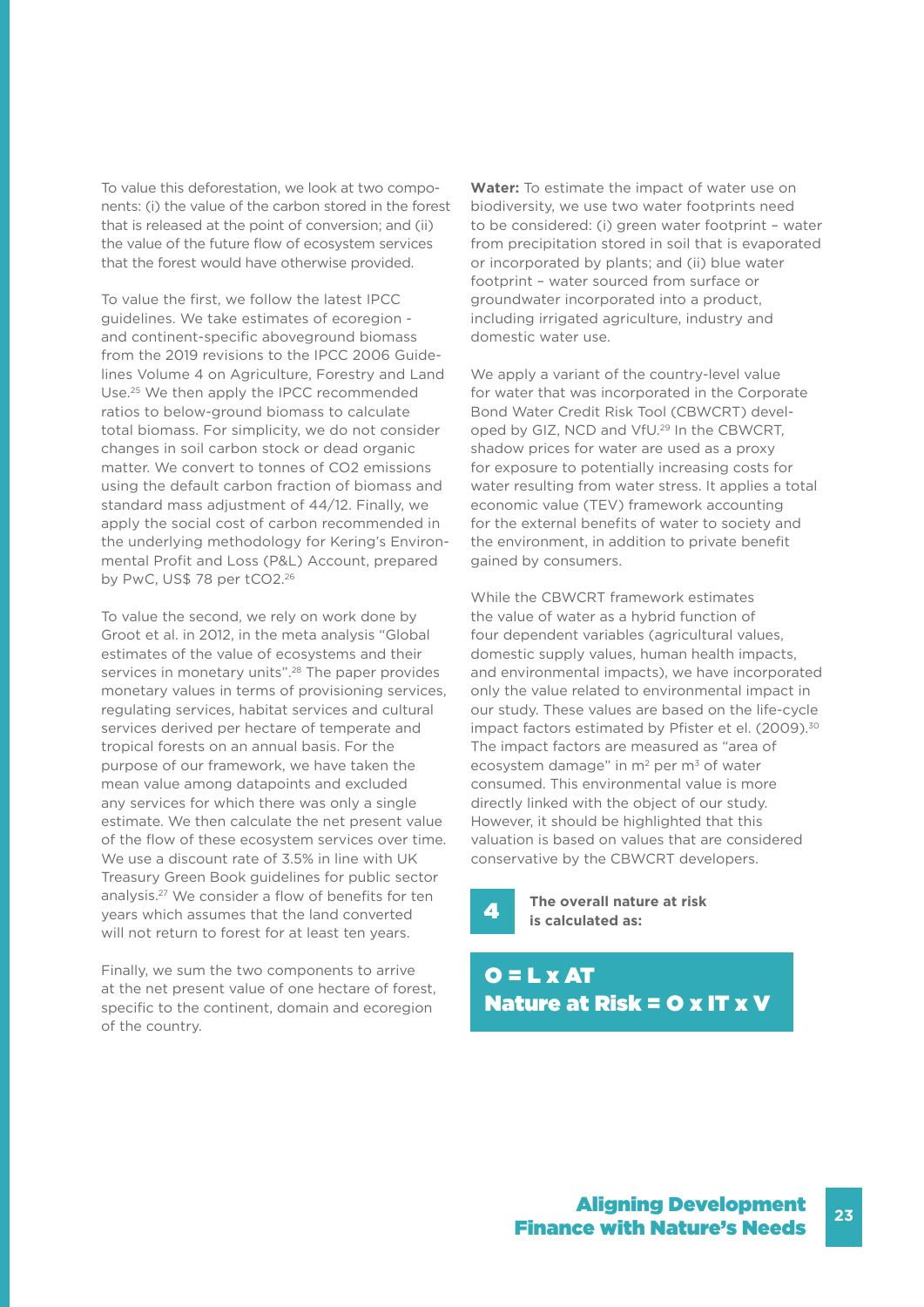## Comparison with other tools

Our focus was to build an approach that is scalable and standardised, while balancing granularity with ease of use. As a first step, we evaluated various existing approaches including:

### A EP&L (Kering)

The EP&L approach (or Environmental P&L) developed by Kering, measures carbon emissions, water consumption, air and water pollution, land use, and waste production along the entire supply chain, thereby making the various environmental impacts of the Group's activities visible, quantifiable, and comparable. These impacts are then converted into monetary values to quantify the use of natural resources.

### B Biodiversity Footprint of Financial Institutions (BFFI)

Developed by ASN Bank, PRé and CREM, the framework assesses the biodiversity footprint of the assets of ASN Bank by combining a qualitative analysis with data from Exiobase, and the ReCiPe methodology.

### C ENCORE (Exploring Natural Capital Opportunities, Risks and Exposure)

ENCORE was developed by the Natural Capital Finance Alliance in partnership with UNEP-WCMC. It helps users better understand and visualise the impact of environmental change on the economy. By focusing on the goods and services that nature provides to enable economic production, it guides users in understanding how businesses across all sectors of the economy depend on nature, and how these dependencies might represent a business risk if environmental degradation disrupts them.

Similarly, recent work by DNB (Indebted to Nature) and WEF (Nature Risk Rising) has focused on outlining biodiversity risks and why they should be measured.

In addition, given that efforts around understanding the financial impact of climate change on businesses are significantly more mature than nature-related risks, we studied a number of approaches to quantify GHG impacts, in particular those that have been applied to financial institutions to better understand frameworks being used. These include:



Trucost was one of the first tools to calculate the carbon footprint of an equity portfolio for Henderson Global Investors in 2006. The model is based, in part, on businesses' own carbon data. For those that do not produce inventories, emissions are estimated using statistical modelling (US environment extended input-output analysis).

### E Cross Asset Footprint Model (CAFM)

The model combines a line-by-line calculation approach with the use of sectoral statistical averages to cover all listed nonfinancial companies, financial institutions, sovereign bonds, loans to SMEs and households, mortgages and green projects, for all Scope 3 emissions, including financed emissions. It has been trialled by AFD since 2012 and has been on the market since 2013 in the form of an online tool for analysing a portfolio or a bank's balance sheet.



## Methodologie ASN Bank

The Dutch bank recently developed a multi-asset method to calculate its emissions and monitor its carbon performance. This methodology is intended to be applied to the balance sheet as a whole.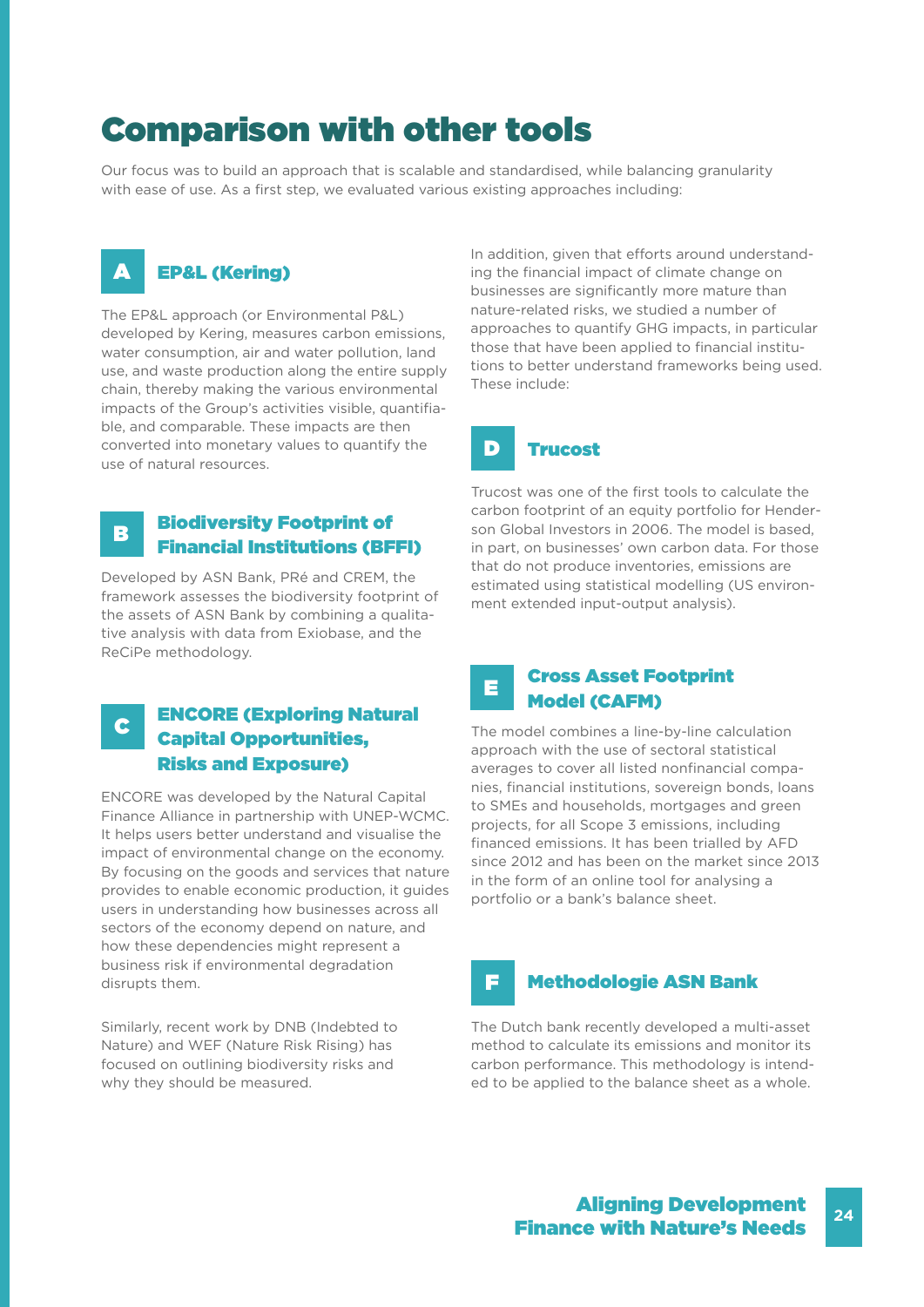### **How does our approach compare with the abovementioned frameworks?**

When building an analysis framework, we focused on several key parameters which we believe need to be addressed when assessing the balance sheet impact of, and dependency on, biodiversity. These parameters include:

• **Quantitative assessment:** Several frameworks provide a qualitative assessment of impact or dependency on biodiversity. For example, an initial framework prepared by CREM classifies sectors qualitatively in term of their biodiversity risk. While such qualitative classification can serve as useful screening tools, we believe a quantitative approach will be required to robustly assess portfolio-level risk.

• **Monetary assessment:** In addition to building a quantitative framework, we believe it is imperative for a tool that assesses risks for a financial institution's balance sheet to do so by ascribing a monetary value. ASN Bank's work around calculating the biodiversity footprint for financial institu-

tions is granular, quantitative and addresses several elements but does not translate that assessment to monetary value. For a broader audience, especially keeping in mind investors and financial decision-makers, it may be easier to understand parameters when expressed in monetary terms.

## • **Measure both impact and dependencies:** To accurately assess biodiversity-related financial

risk, a framework must assess both impacts and dependencies.

• **Public financial data:** A number of frameworks that have been developed require proprietary and granular financial data from the financial institution or the corporates that it lends to and invests in. The inability to easily apply the approach and the costs involved in working directly with individual corporates to collect specific financial data may limit interest in using methodologies and reduce the transparency of the approach.

The framework we have developed brings together the above-mentioned parameters to deliver a tool that can be used to quantitatively assess biodiversity impacts and dependencies in monetary terms. We have used publicly available financial data to build a tool that can be used across DFIs and private financial institutions of all size.

We outline below a comparison of our approach against existing frameworks. It is important to note that each of the frameworks outlined below may be more sophisticated than our approach for their specific applications. We have prioritised scalability and applicability over granularity.

## Figure 8 | A comparison of our approach to other frameworks

| <b>Framework</b>       | <b>Quantitative</b><br><b>Assessment</b> | <b>Monetary</b><br><b>Assessment</b> | <b>Measures</b><br><b>Impact and</b><br><b>Dependencies</b> | <b>Readily</b><br><b>Available Data</b> |
|------------------------|------------------------------------------|--------------------------------------|-------------------------------------------------------------|-----------------------------------------|
| <b>Kering EP&amp;L</b> |                                          |                                      |                                                             |                                         |
| <b>BFFI</b>            |                                          |                                      |                                                             |                                         |
| <b>ENCORE</b>          |                                          |                                      |                                                             |                                         |
| <b>DNB</b>             |                                          |                                      |                                                             |                                         |
| <b>WEF</b>             |                                          | <b>Partial</b>                       |                                                             | <b>Partial</b>                          |
| <b>OUR APPROACH</b>    |                                          |                                      |                                                             |                                         |

**Source:** Basic Roots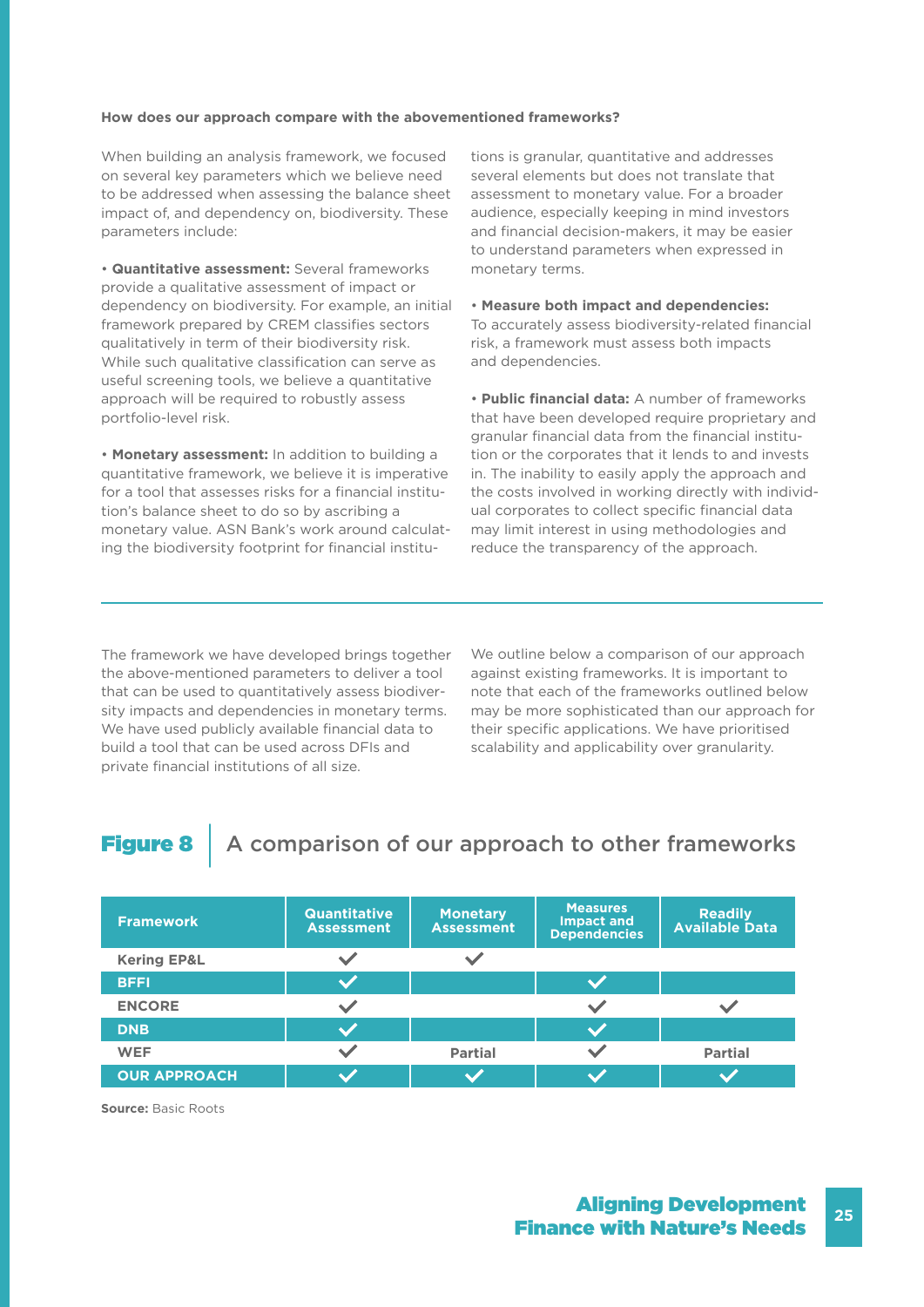## Areas for improvement

Building on the discussion above, we outline below some thoughts on what an ideal tool could look like and where the data-gaps are that could limit the development of such a tool:

### **• Company and Project Level Analysis:**

Ultimately, a more accurate approach would require DFIs and other financial institutions to conduct a project-level analysis for biodiversity impacts and risks. This would mean not just analysing the projects and companies to which capital is provided, but conducting a deeper analysis of how and where the capital is deployed. The main challenge here is that such data is not always available, and the fungibility of capital could mean that it may be challenging to really ascribe exactly where a financial institution's funding is deployed. As a first step, DFIs should provide a more detailed allocation of their funding by project and company in a transparent and accessible format. In the longer term, this information can be converted to a geolocated project-specific allocation.

### **• Refining Frameworks Used to Derive Monetary**

**Values:** Our tool provides monetary values where possible for biodiversity dependencies and impacts. To do this, we have used estimates of dependency risk from the WEF and estimates of the value of ecosystem services from the academic and grey literature (see detailed methodology above). The most granular values available have been used; however, several elements of the framework remain at the regional or global level. With further investment, DFIs should look to refine these values and replace them with more granular and locally accurate estimates.

**• DFI Balance Sheet Distribution:** Finally, the approach will need DFIs to provide greater granularity on specifically which countries and sectors their investments are deployed in as, in some cases, assumptions were required to reach this distribution. Access to more granular financial data will help improve the accuracy of the results.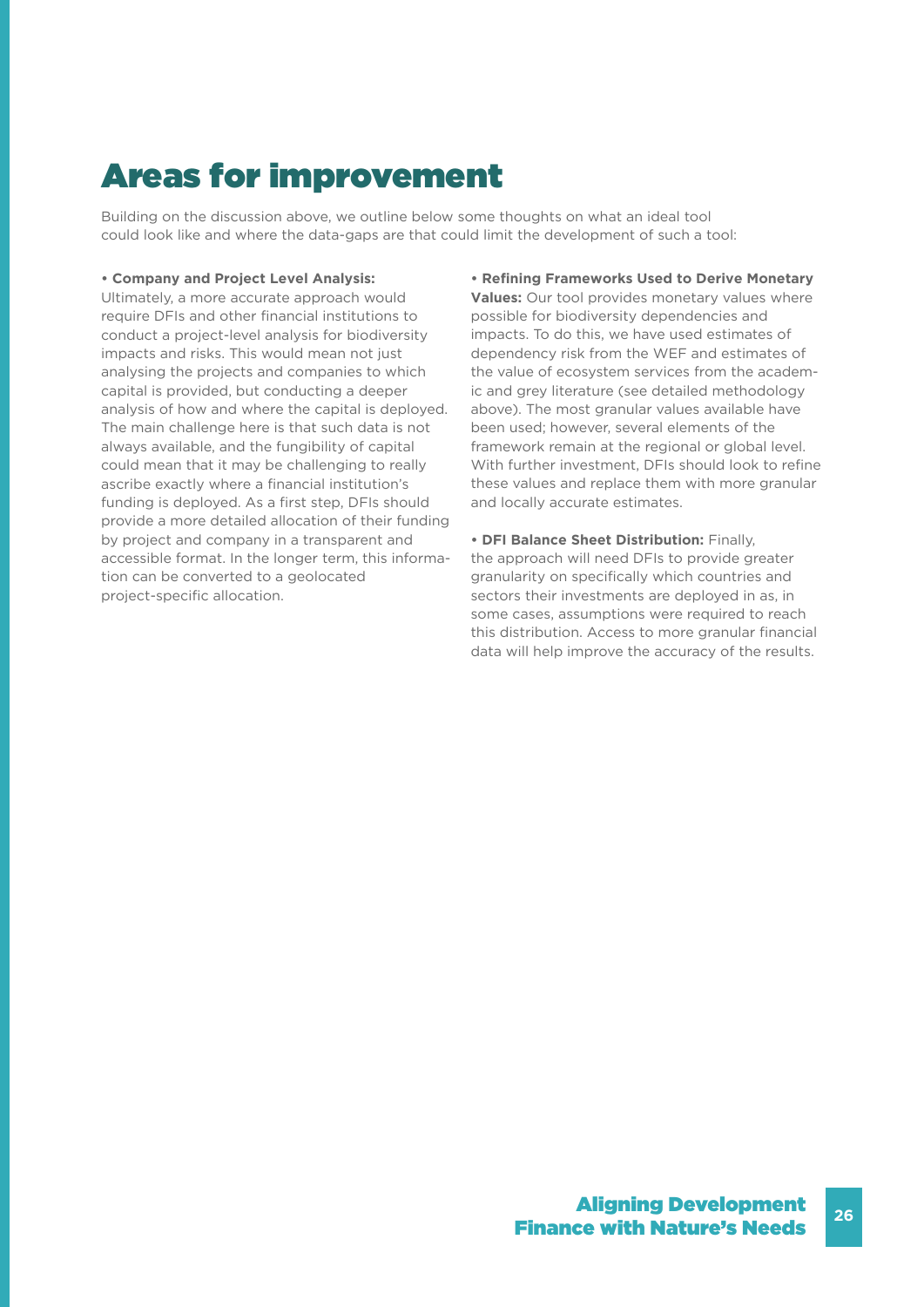# 3. Conclusion and recommendations

**Our estimates of the dependency risk and nature at risk associated with global DFI lending are material and call for closer consideration.** It is concerning that DFIs today have no clear view on their nature dependencies and impacts, or how these translate into material financial risk. Most DFIs at best require only certain environmental safeguards in their lending activities – a checklist of environmental harms that their

lending should avoid. But these are insufficient to inform DFIs, or the governments that they are accountable to, of the impact they have on nature. It is clear that the more dependent DFIs are on vulnerable nature, and the higher their potential damage to nature, the more likely they are to face material financial risks and the more likely it is that they may not be delivering their public purpose.

## Figure 9 | Increasing materiality of nature-related risks



**Nature at risk**

**Source: Basic Roots, Vivid Economics** 

**Nature is not adequately considered by the DFIs and other financial institutions and is suffering as a result.** If a DFI fails to prioritise, measure and invest in nature, it will fail in its public purpose, because it will not deliver sustainable economic development. Nature-related risk should become an investment and operational priority.

**These results suggest a systemic omission in DFIs' collective approach to the stewardship of nature.**  Today's global financial system is supplying capital for the destruction of the natural world. Incremental initiatives to improve nature-related financial risk

and impact analysis and disclosure are welcome, but need coordination and leadership, and are only complements to making polluters pay and funding public goods with public money. There is much to be done in aligning global finance with nature's needs, as F4B has highlighted in its framework for systemic change (see Box 4), $31$  including action needed from public financial institutions. Our estimates demonstrate that material impact DFIs may have on global biodiversity. DFIs have a huge opportunity to drive gains through their actions and through leadership towards a robust global risk and impact management system.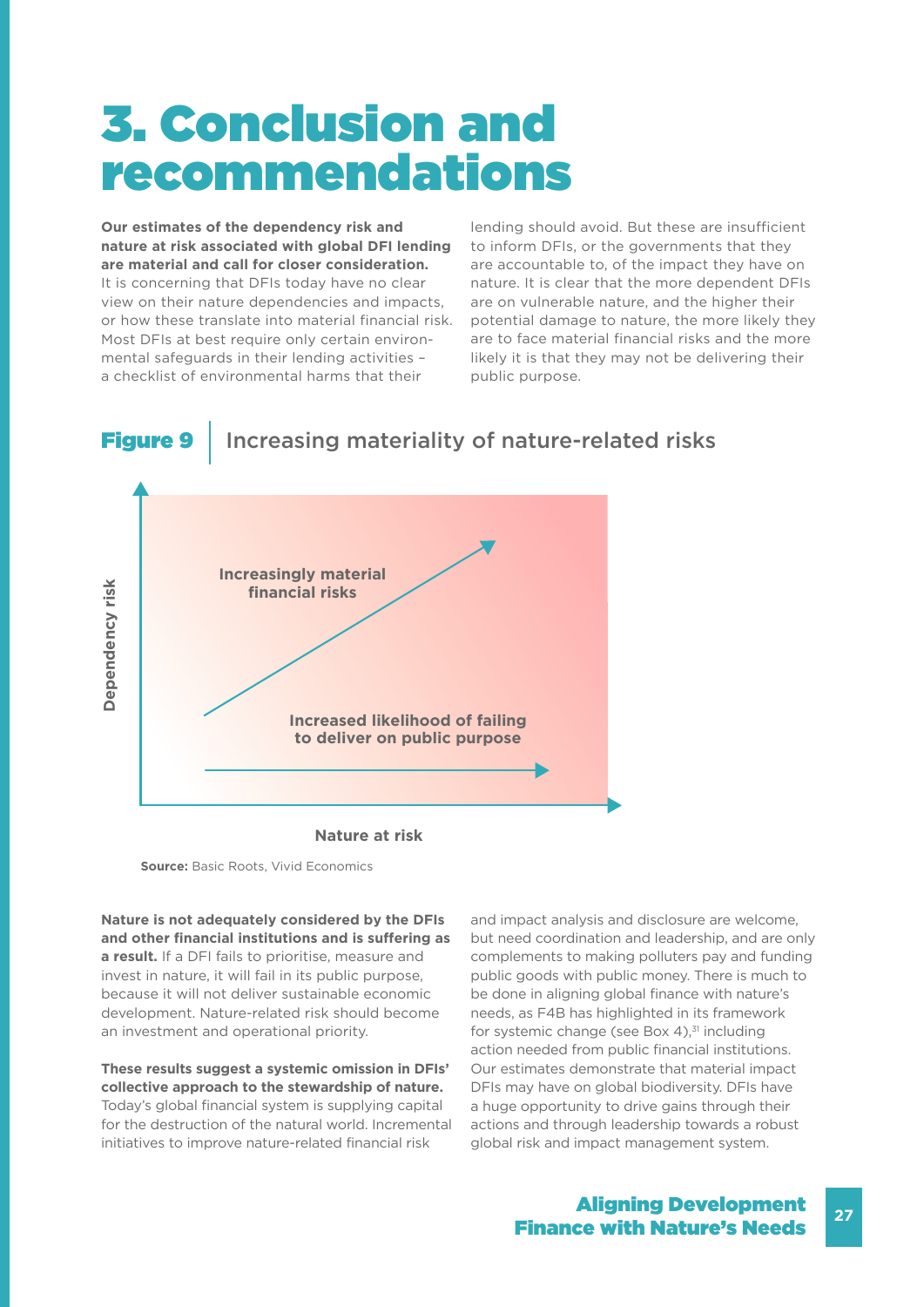## **Box 4. Aligning Global Finance with Nature's Needs: A Framework for Systemic Change**

What would it take to align finance with nature? F4B has published a framework made up of six core elements that would result in global financial flows being consistent with the protection and restoration of biodiversity:

**1. Advance Citizens' Biodiversity Choices:** financial institutions should take account of citizens' individual and collective biodiversity-related rights and preferences in their financing decisions.

### **2. Disclose Impacts on Biodiversity:** financial institutions should publicly disclose actual and expected biodiversity impacts and associated risks.

**3. Create Liability for Biodiversity:** legal systems should make financial institutions liable for biodiversity impacts.

### **4. Align Public Finance with Biodiversity:**

governments and public agencies should transparently align all public finance to biodiversity-related policies, goals and commitments.

**5. Align Private Finance with Public Policy:**  financial institutions should ensure that their activities are consistent with biodiversity-related public policies, goals and commitments.

**6. Integrate Biodiversity into Financial Governance:**  institutions governing global finance should ensure that DFIs effectively steward biodiversity.

**Nature impact and risk reporting is a critical first step for financial institutions globally to reduce their role in the destruction of the natural world.** If the financial sector, including banks and asset managers, systematically measure and report such impacts and risks, they will understand better how to reduce these, and increase pressure on the companies they invest in to drive real change. DFIs can become world leaders in biodiversity impact and risk reporting by conducting such assessment themselves, and showing commercial banks that existing data and methods already allow such reporting. In this way, they can drive systemic change.

**We recommend that all DFIs commit to, within the next year, publishing a balance sheet-wide stress test of nature-related financial risks, dependencies and impacts.** F4B and leading financial institutions such as ASN Bank, AXA and Mirova are advancing both methodologies and data to do this. The approach offered in this report is based entirely on readily available data and requires minimal technical input. F4B is ready to engage with and support DFIs which make this commitment and act accordingly. DFIs must fulfil their role as the world's most progressive financial institutions, and lead the way for the rest of global finance. In stewarding nature, now is the time for them to visibly step up to this role.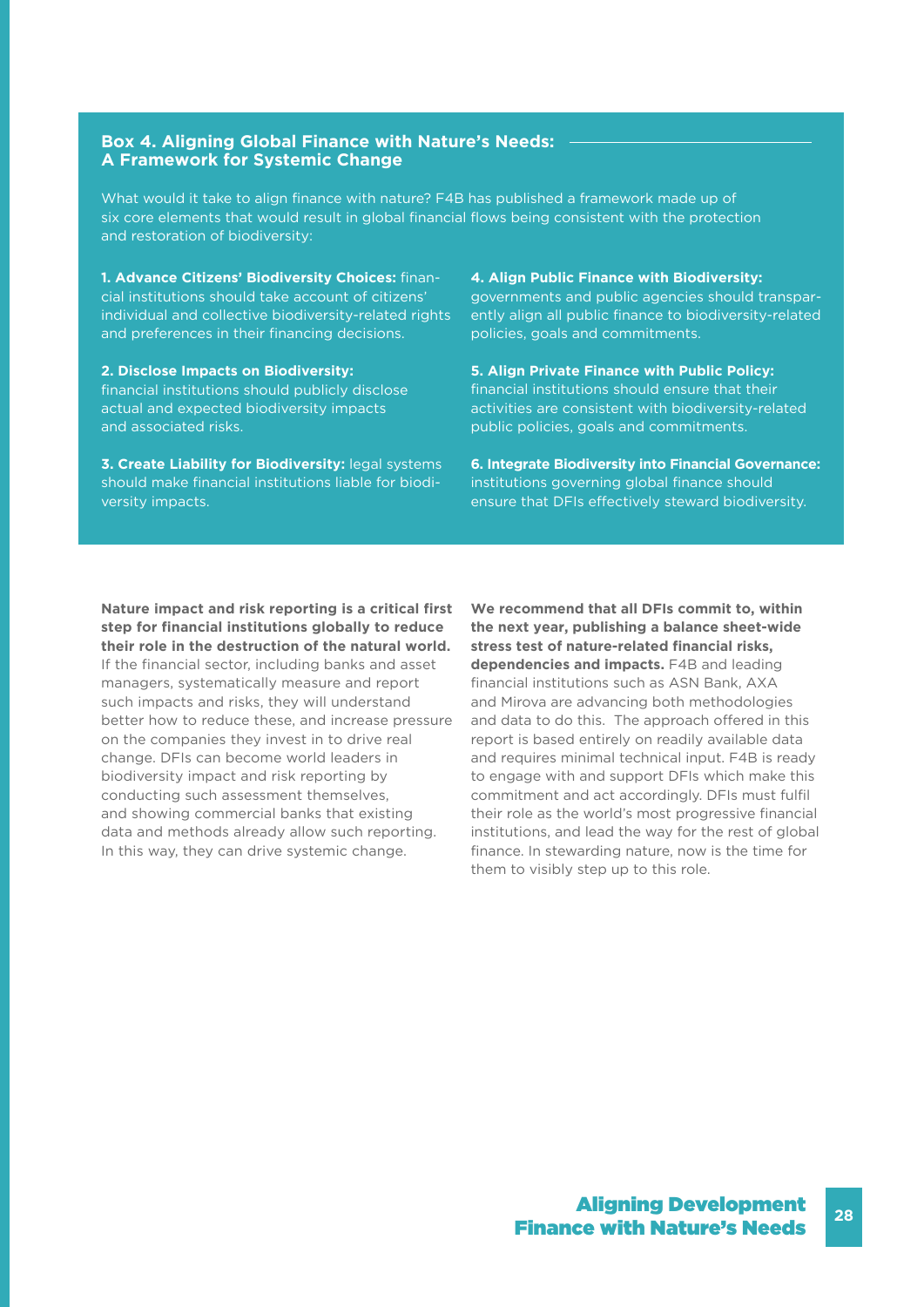19 https://unfccc.int/sites/default/files/resource/Climate-Biodiversity%20Convergence\_AFD.pdf; https://www.afd.fr/en/actualites/conserving-ecosystems-everyone-must-do-their-part

## **<sup>29</sup>** Aligning Development Finance with Nature's Needs

<sup>&</sup>lt;sup>1</sup> Research in support of the Finance in Common Summit estimates there are about 450 public development banks in the world in 2019, they held US\$11.2<br>trillion assets in 2018, and have annual average investments of US\$2.3

<sup>2</sup> OECD (2020): A Comprehensive Overview of Global Biodiversity Finance

<sup>3</sup> https://www.ft.com/content/1dd92502-e95b-4c21-be1c-c18a598acf1a

<sup>4</sup> https://www.cbd.int/gbo/gbo5/publication/gbo-5-spm-en.pdf

<sup>5</sup> IPBES (2020): IPBES Workshop on Biodiversity and Pandemics

<sup>&</sup>lt;sup>6</sup> This figure refers to the aggregate value of assets that are held in sectors considered by the authors to be "highly dependent" on nature and in countries<br>considered by the authors to be "highly vulnerable" to the dete balance sheet based on an analysis of default rates and non-performing loans. Further detail on the approach is given in the methodology.

<sup>&</sup>lt;sup>7</sup> This figure refers to the aggregate expected value of damage to nature that could potentially arise from DFIs' current lending portfolio, without effective measures to mitigate harm to nature. It combines estimates of the scale of biophysical impacts with valuations of the ecosystem services that would be lost. It<br>does not reflect an assessment of the resultant financial risk may translate to changes in the default rate of loans and investments. Further detail on the approach is given in the methodology.

<sup>&</sup>lt;sup>8</sup> We do include the indirect loss of GHG sequestration services from deforestation (please see methodology for detail).

<sup>9</sup> Research in support of the Finance in Common Summit estimates there are about 450 public development banks in the world in 2019, they held US\$ 11.2. trillion assets in 2018, and have annual average investments of US\$ 2.3 trillion.

<sup>10</sup> https://www.idfc.org/life-of-land-below/

<sup>11</sup> DNB (2020): Indebted to Nature

<sup>12</sup> DNB (2020): Indebted to Nature

<sup>&</sup>lt;sup>13</sup> Swiss Re Institute (2020): "Biodiversity and Ecosystems Index"

<sup>14</sup> Ninety One and WWF (2020): "Climate & Nature Sovereign Index"

<sup>15</sup> World Economic Forum (2020): "Nature Risk Rising: Why the Crisis Engulfing Nature Matters for Business and the Economy"

<sup>16</sup> DNB (2020a): "Biodiversity Opportunities and Risks for the Financial Sector"

<sup>&</sup>lt;sup>17</sup> Global Canopy and Vivid Economics (2020): "The Case for a Task Force on Nature-related Financial Disclosures"

<sup>18</sup> https://www.ifc.org/wps/wcm/connect/3baf2a6a-2bc5-4174-96c5-eec8085c455f/PS6\_English\_2012.pdf?MOD=AJPERES&CVID=jxNbLC0; EBRD. (2014). EBRD Performance Requirement 6: Biodiversity Conservation and Sustainable Management of Living Natural Resources

<sup>20</sup> Curtis et al (2018): Classifying drivers of global forest loss

<sup>21</sup> The Eora Global Supply Chain Database, https://worldmrio.com

<sup>22</sup> Nature Risk Rising: Why the Crisis Engulfing Nature Matters for Business and the Economy, WEF/PwC (2019)

<sup>23</sup> Global Deforestation Rates & Statistics by Country, https://www.globalforestwatch.org

<sup>24</sup> Curtis et al (2018): Classifying drivers of global forest loss

<sup>&</sup>lt;sup>25</sup> 2019 Refinement to the 2006 IPCC Guidelines for National Greenhouse Gas Inventories: Volume 4: Agriculture, Forestry and Other Land Use

<sup>26</sup> PWC (2015): Valuing corporate environmental impacts PwC methodology document

<sup>27</sup> Global estimates of the value of ecosystems and their services in monetary units, Groot et al (2012)

<sup>28</sup> UK HMT (2018): THE GREEN BOOK CENTRAL GOVERNMENT GUIDANCE ON APPRAISAL AND EVALUATION

<sup>29</sup> Corporate Bond Water Credit Risk Analysis Tool, https://vfu.de/ressourcen/tools/waterrisk

<sup>30</sup> Assessing the Environmental Impacts of Freshwater Consumption in LCA, Pfister et al (2009)

<sup>31</sup> https://www.f4b-initiative.net/publications-1/aligning-global-finance-with-nature%E2%80%99s-needs%3A-a-framework-for-systemic-change-

<sup>32</sup> Over 30 financial institutions have agreed to take part and cooperate in the preliminary set-up activities of the emerging Taskforce for Nature-related Financial Disclosures.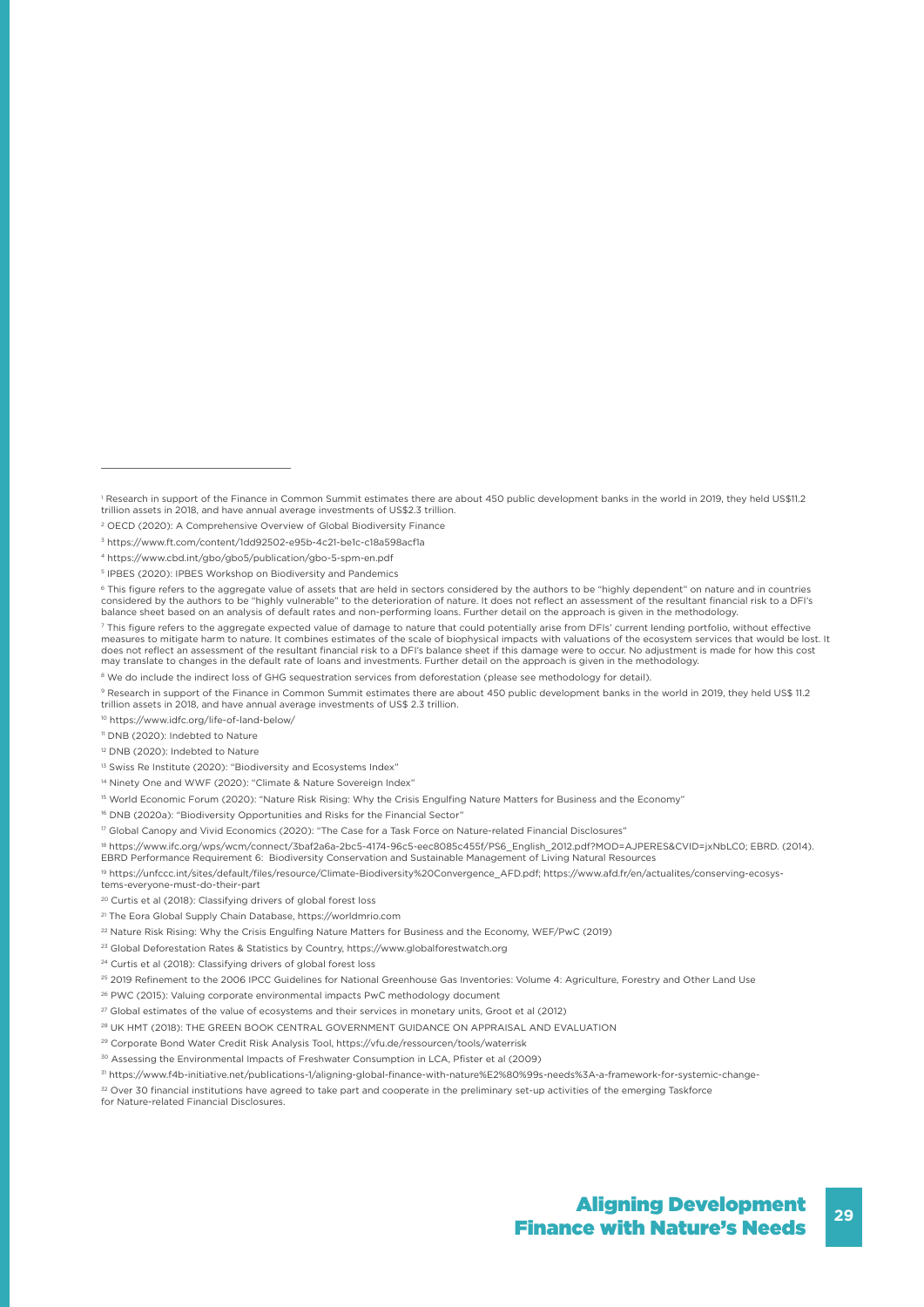## **Recent Publications Supported by PF4B**



**[Aligning Global](https://www.f4b-initiative.net/publications-1/aligning-global-finance-with-nature%E2%80%99s-needs%3A-a-framework-for-systemic-change-)  Finance with Nature's Needs A Framework for Systemic Change**

**Click to access publication >**

The Case for a Task Force on Nature-related Financial **Disclosures** 

### **[The Case for a Task](https://www.f4b-initiative.net/publications-1/the-case-for-a-task-force-on-nature-related-financial-disclosures)  Force on Naturerelated Financial Disclosures (TNFD) How a TNFD can help tackle**

**Nature-related risk**

**Click to access publication >**



:vivideconomics



:Vivideconomics <a>
FINANCE FOR

### **Greenness of Stimulus Index**

**An assessment of COVID-19 stimulus by G20 countries and other [major economies in relation](https://www.f4b-initiative.net/publications-1/third-edition--greenness-of-stimulus-index) to climate action and biodiversity goals**

**Click to access publication >**

:vivideconomics



**Fintech for Biodiversity A global landscape**

**[Click to access publication >](https://www.f4b-initiative.net/publications-1/fintech-for-biodiversity%3A-a-global-landscape-)**





Recapitalising Sovereign Debt

**Recapitalising Sovereign Debt: Policy Briefing [Why Nature Performance](https://www.f4b-initiative.net/publications-1/-recapitalising-sovereign-debt%3A-policy-briefing)  Bonds are needed now Click to access publication >** :vivideconomics





### **The emergence of foreseeable [biodiversity-related](https://www.f4b-initiative.net/publications-1/the-emergence-of-foreseeable-biodiversity-related-liability-risks-for-financial-institutions%3A-a-gathering-storm%3F)  liability risks for financial institutions A gathering storm?**

**Click to access publication >**